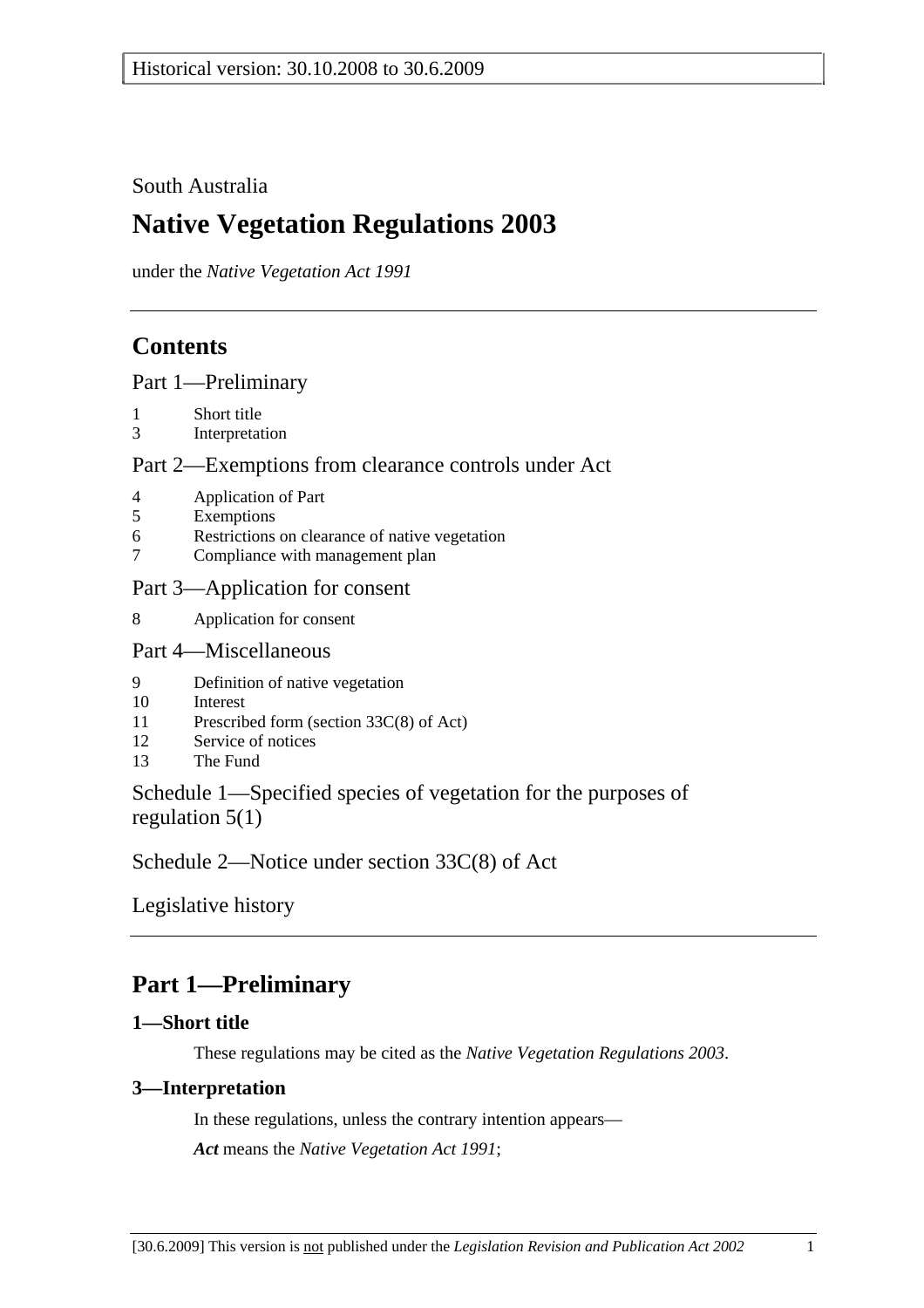*building* means a building or structure that is permanently fixed to land so that it cannot be moved without dismantling or destroying it and—

- (a) includes a transportable building if the building is connected to a sewage system or a septic tank and then is not moved after it is first connected to that sewage system or septic tank; but
- (b) does not include a building or structure erected or placed on land in contravention of the *Development Act 1993* or a corresponding previous enactment;

*business day* means any day except Saturday, Sunday or a public holiday;

*country* has the same meaning as in the *Fire and Emergency Services Act 2005*;

*Development Plan* means a Development Plan under the *Development Act 1993*;

*dwelling* means a building or part of a building used as a self-contained residence;

*fence* means a fence consisting of posts and wire fixed permanently to land and designed for the purpose of controlling access by people or the movement of animals;

*fire-control purposes*—these are purposes associated with preventing or controlling the spread of fires or potential fires;

#### *infrastructure* means—

- (a) the infrastructure, equipment, structures, works and other facilities used in or in connection with the supply of water or electricity, gas or other forms of energy, the provision of telecommunications, or the drainage, removal or treatment of waste water or sewage; or
- (b) roads and their supporting structures or works; or
- (c) ports, wharfs, jetties, railways, trams and busways;

*Mining Act* means the *Mining Act 1971*, the *Opal Mining Act 1995*, the *Petroleum Act 2000*, the *Offshore Minerals Act 2000* or the *Roxby Downs (Indenture Ratification) Act 1982*;

*private mine* means land declared under the *Mining Act 1971* to be a private mine;

*River Murray Floodplain Area* means the River Murray Protection Area so designated under regulation 4 of the *River Murray Regulations 2003*;

*SACFS* means the South Australian Country Fire Service;

*township of Robe* means the area shown as the township of Robe in the Development Plan that applies to that area of the State.

## **Part 2—Exemptions from clearance controls under Act**

### **4—Application of Part**

Exemptions under this Part do not extend to native vegetation growing or situated on land that is subject to a heritage agreement under the Act or a heritage agreement that was entered into in compliance with a condition of consent to clear native vegetation under the repealed Act unless the paragraph setting out the exemption explicitly extends its operation to that vegetation.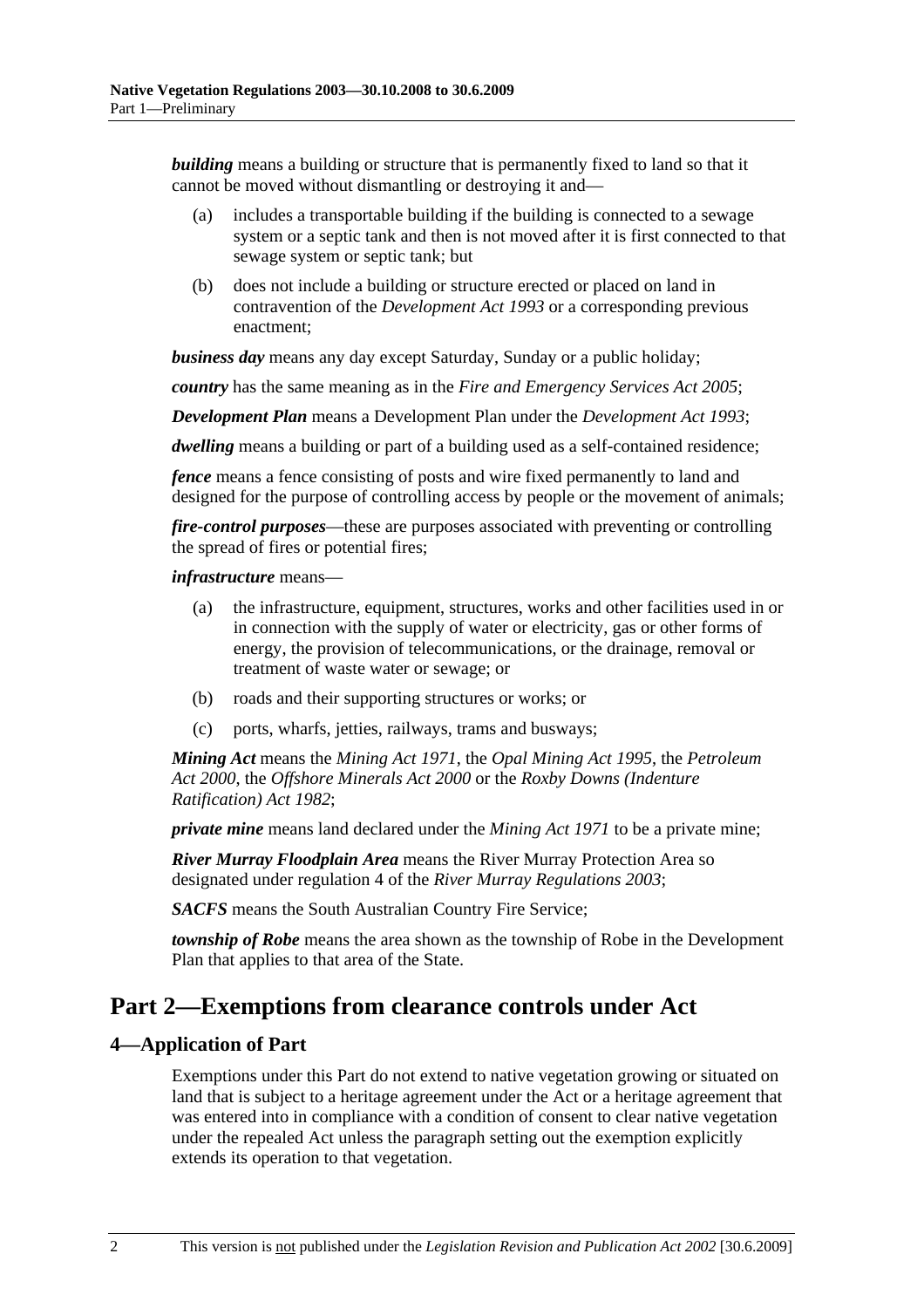### **5—Exemptions**

- (1) Pursuant to section 27(1)(b) of the Act, native vegetation may, subject to any other Act or law to the contrary, be cleared—
	- (a) if it is proposed to erect a building that is a dwelling or a structure or other facility that is ancillary to a dwelling and—
		- (i) any development authorisation for the erection of the dwelling or structure or other facility required by or under the *Development Act 1993* has been obtained; and
		- (ii) either—
			- (A) the vegetation—
				- does not comprise or form part of a stratum of native vegetation that is substantially intact; and
				- except where the dwelling is within a residential or township zone under the relevant Development Plan, does not include vegetation of the genus *Eucalyptus* with a stem diameter at 300 millimetres above the ground of 200 millimetres or more, or other vegetation with a stem diameter at the lowest point of the stem above ground level of 100 millimetres or more; or

 $(B)$ 

- the Council is satisfied (on the basis of information provided to the Council by the person seeking the benefit of this paragraph and such other information as the Council thinks fit) that, after taking into account the need to preserve biological diversity and taking into account the needs of the owner of the land, the proposed site for the building is the most suitable that is available; and
- the Council is satisfied (on the basis of information provided to the Council by the person seeking the benefit of this paragraph and such other information as the Council thinks fit) that there is no other practicable alternative that would involve no clearance or the clearance of less vegetation or the clearance of vegetation that is less significant or (if relevant) the clearance of vegetation that has been degraded to a greater extent than the vegetation proposed to be cleared; and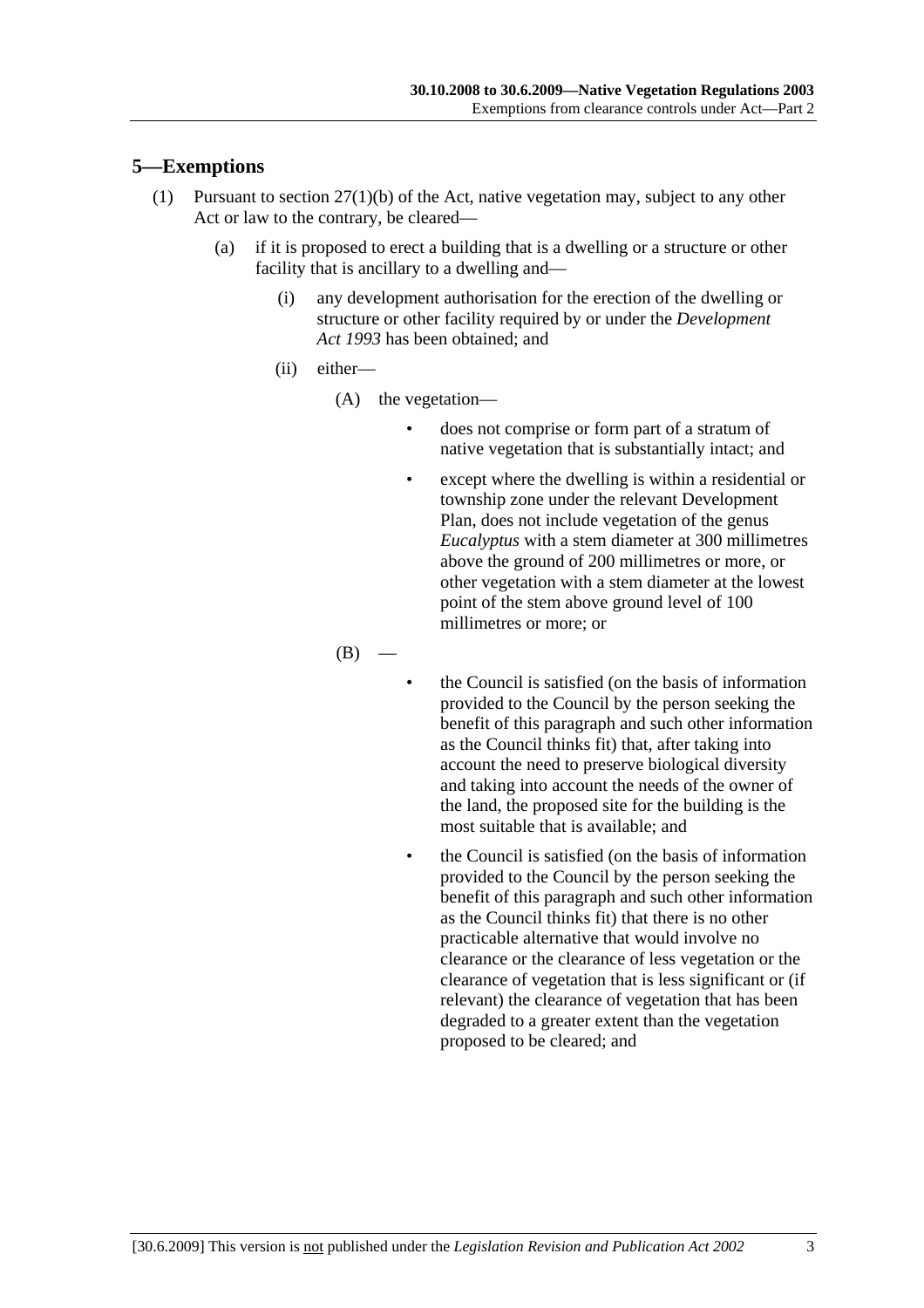- the clearance is undertaken in accordance with a management plan that has been approved by the Council and that, after taking into account the full extent of clearance that is to be undertaken on the relevant land, results in a significant environmental benefit on the property where the building is to be situated, or the owner of the land (or a person acting on his or her behalf) has, on application to the Council to proceed with clearing the vegetation in accordance with this provision, made a payment into the Fund of an amount considered by the Council to be sufficient to achieve a significant environmental benefit in the manner contemplated by section 21(6) of the Act;
- (ab) if it is proposed to divide land for use for residential purposes (after taking into account the construction of roads and other infrastructure) and—
	- (i) any development authorisation for the division of the land and for the use of land for residential purposes under the *Development Act 1993* has been obtained; and
	- $(ii)$ 
		- (A) the Council is satisfied (on the basis of information provided to the Council by the person seeking the benefit of this paragraph and such other information as the Council thinks fit) that, after taking into account the need to preserve biological diversity and taking into account the needs of the owner of the land, the clearance will be limited to clearance reasonably required to erect 1 dwelling, and any structure or other facility that would be reasonably expected to be ancillary to the dwelling, on each allotment to be created by the division; and
		- (B) the Council is satisfied (on the basis of information provided to the Council by the person seeking the benefit of this paragraph and such other information as the Council thinks fit) that there is no other practicable alternative that would involve no clearance or the clearance of less vegetation or the clearance of vegetation that is less significant or (if relevant) the clearance of vegetation that has been degraded to a greater extent than the vegetation proposed to be cleared; and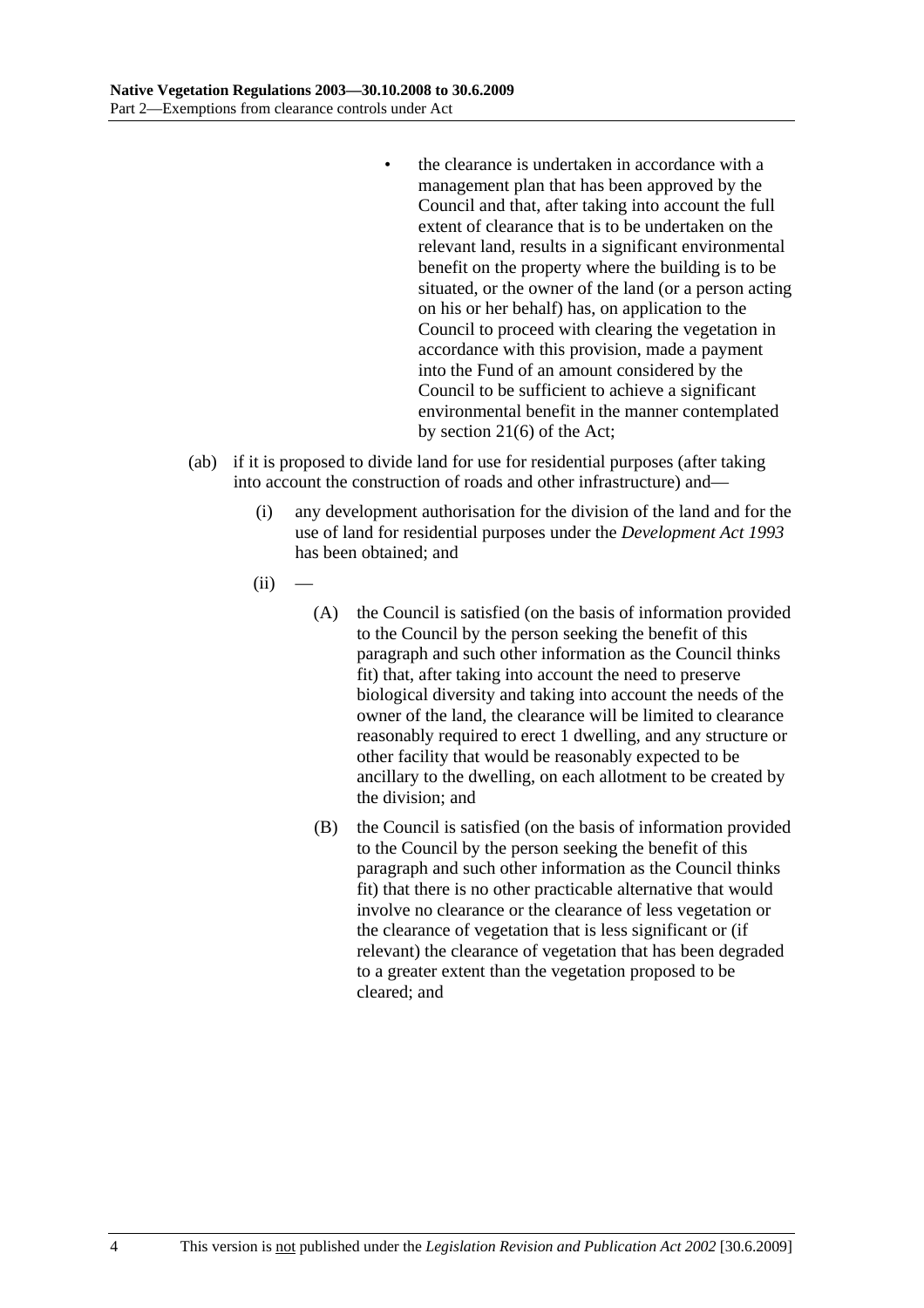- (C) the clearance is undertaken in accordance with a management plan that has been approved by the Council and, after taking into account the full nature and extent of clearance that is to be undertaken on the relevant land and any commitments that have been made with respect to the establishment, restoration or maintenance of native vegetation, the Council is satisfied that there will be a significant environmental benefit on the land being divided or within the same region of the State, or the owner of the land (or a person acting on his or her behalf) has, on application to the Council to proceed with clearing the vegetation in accordance with this provision, made a payment into the Fund or, if the Council is satisfied that it is appropriate in the circumstances, agreed to make a payment into the Fund, of an amount considered by the Council to be sufficient to achieve a significant environmental benefit which outweighs the value of retaining the vegetation;
- (b) if it is proposed to erect a building or a structure or other facility that is ancillary to a building, other than a dwelling or a structure or other facility that is ancillary to a dwelling, and—
	- (i) any development authorisation for the erection of the building or structure or other facility required by or under the *Development Act 1993* has been obtained; and
	- (ii) the vegetation—
		- (A) does not comprise or form part of a stratum of native vegetation that is substantially intact; and
		- (B) except where the building is within a tourist accommodation, business, centre, commerce, commercial, industrial, industry or office zone under the relevant Development Plan, does not include vegetation of the genus *Eucalyptus* with a stem diameter at 300 millimetres above the ground of 200 millimetres or more, or other vegetation with a stem diameter at the lowest point of the stem above ground level of 100 millimetres or more;
- $(c)$  if—
	- (i) the clearance is incidental to a proposed development to which section 48 of the *Development Act 1993* applies; and
	- (ii) an environmental impact statement, public environmental report or development report, and an Assessment Report, relating to the development have been prepared under that Act; and
	- (iii) the Minister responsible for the administration of the *Development Act 1993* referred the environmental impact statement, public environmental report or development report to the Native Vegetation Council for comment and report and—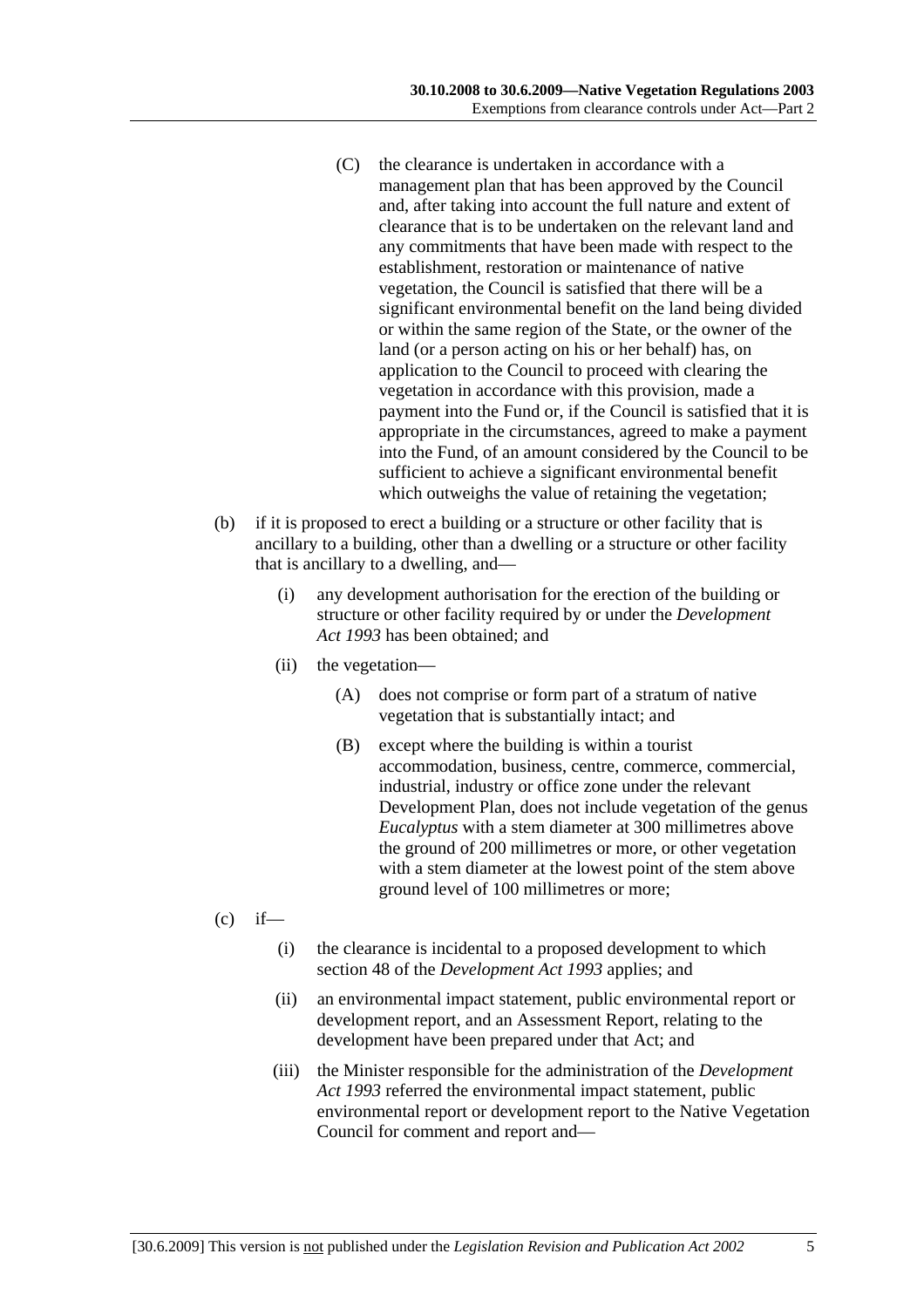- (A) the Council provided comments which were included (wholly or substantially) in the relevant Assessment Report; or
- (B) the Council failed to provide comments within 8 weeks after receiving the Minister's invitation for comment and report; and
- (iv) the Governor has granted his or her consent to the proposed development under section 48 of the *Development Act 1993*; and
- (v) the clearance is undertaken in accordance with that consent; and
- (vi) the clearance is undertaken in accordance with a management plan that has been approved by the Council that results in a significant environmental benefit on the property where the development is being undertaken, or the owner of the land (or a person acting on his or her behalf) has, on application to the Council to proceed with clearing the vegetation in accordance with this provision, made a payment into the Fund of an amount considered by the Council to be sufficient to achieve a significant environmental benefit in the manner contemplated by section 21(6) of the Act;

(d) if—

 $(i)$ 

- (A) the clearance is incidental to the construction or expansion of a building or infrastructure and the Minister has, by instrument in writing, declared that he or she is satisfied that the clearance is in the public interest; or
- (B) the clearance is required in connection with the provision of infrastructure or services to a building or proposed building, or to any place; and
- (ii) any development authorisation required by or under the *Development Act 1993* has been obtained; and
- (iii) the Council is satisfied (on the basis of information provided to the Council by the person seeking the benefit of this paragraph and such other information as the Council thinks fit) that, after taking into account the need to preserve biological diversity and the nature and purposes of any proposed building or infrastructure that is yet to be constructed, the proposed site of the building or infrastructure is the most suitable that is available; and
- (iv) the Council is satisfied (on the basis of information provided to the Council by the person seeking the benefit of this paragraph and such other information as the Council thinks fit) that there is no other practicable alternative that would involve no clearance or the clearance of less vegetation or the clearance of vegetation that is less significant or (if relevant) the clearance of vegetation that has been degraded to a greater extent than the vegetation proposed to be cleared; and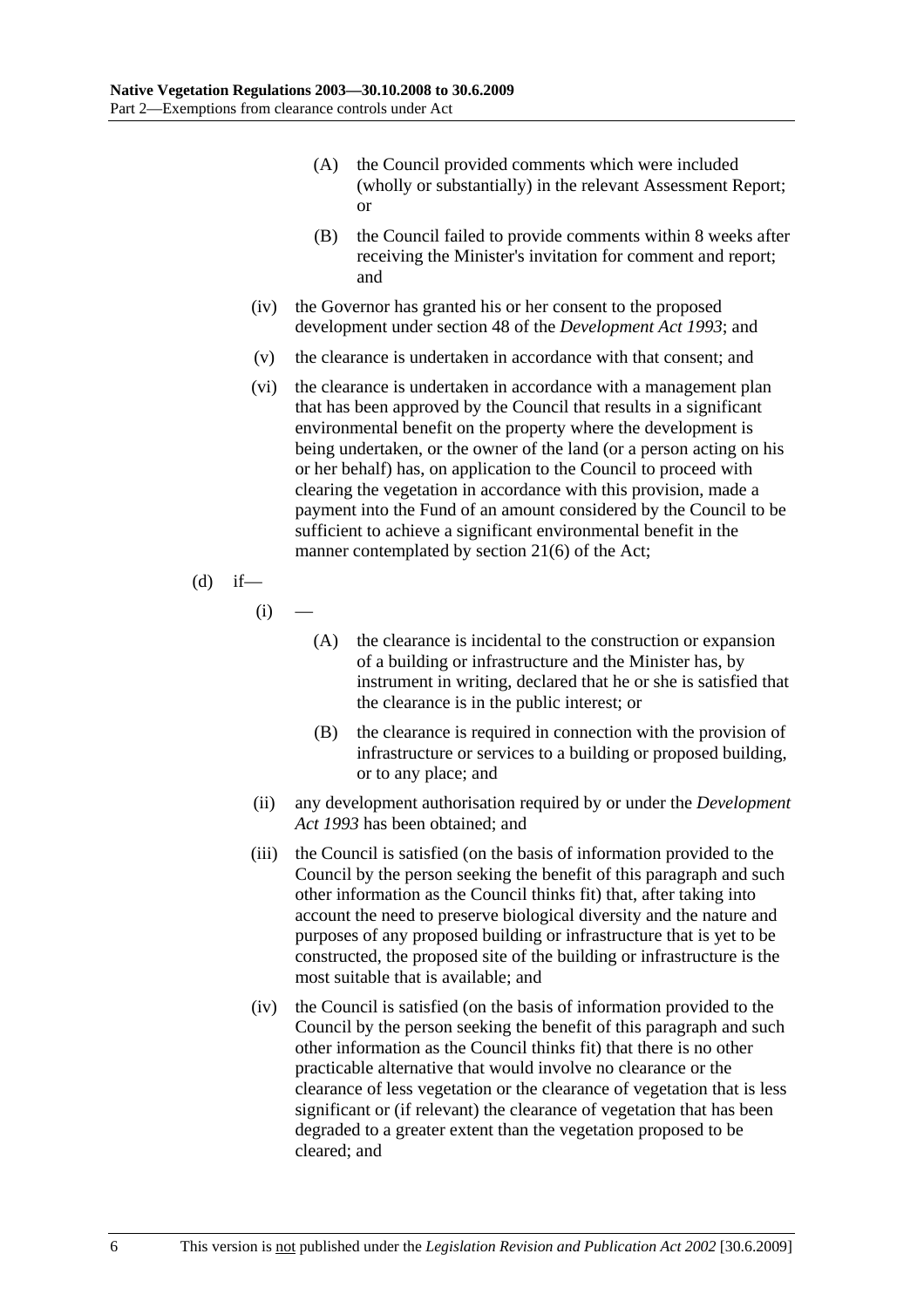- (v) the clearance is undertaken in accordance with a standard operating procedure determined or approved by the Council for the purposes of this provision or a management plan that has been approved by the Council, and either—
	- (A) there will be a significant environmental benefit on the property where the clearance is being undertaken or within the same region of the State; or
	- (B) either—
		- the owner of the land (or a person acting on his or her behalf); or
		- a person connected with the construction or expansion of the building or infrastructure, or the provision of the infrastructure or services (as the case requires),

has, on application to the Council to proceed with clearing the vegetation in accordance with this provision, made a payment into the Fund of an amount considered by the Council to be sufficient to achieve a significant environmental benefit in the manner contemplated by section 21(6) of the Act;

 $(da)$  if—

- (i) the clearance is incidental to proposed development to be undertaken on land; and
- (ii) any development authorisation required by or under the *Development Act 1993* has been obtained; and
- (iii) the Council is satisfied (on the basis of information provided to the Council by the person seeking the benefit of this paragraph and such other information as the Council thinks fit)—
	- (A) that the vegetation is not significant (including by taking into account the scale or nature of surrounding vegetation and relevant guidelines prepared and published by the Council); and
	- (B) that there is no other practicable alternative that would involve no clearance or the clearance of less vegetation; and
- (iv) the clearance is undertaken in accordance with a management plan that has been approved by the Council that results in a significant environmental benefit on the property where the relevant development is to be undertaken, or the owner of the land (or a person acting on his or her behalf) has, on application to the Council to proceed with clearing the vegetation in accordance with this provision, made a payment into the Fund of an amount considered by the Council to be sufficient to achieve a significant environmental benefit in the manner contemplated by section 21(6) of the Act;

$$
(e) if
$$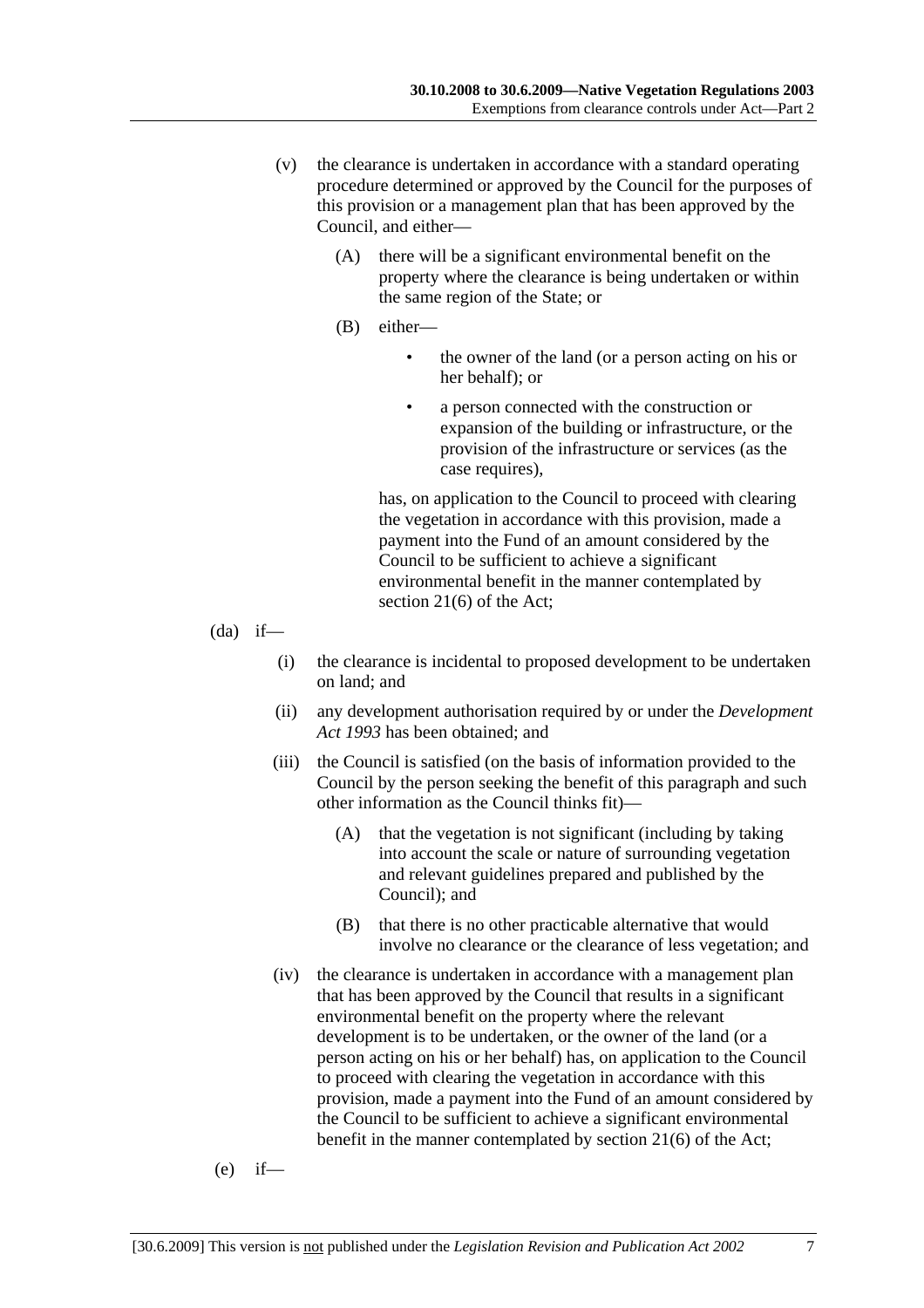- (i) the clearance is incidental to the repair or maintenance work of the Crown; and
- (ii) the person undertaking the clearance—
	- (A) has given at least 10 business days notice in writing outlining the proposed clearance to a person who has the care, control or management of the land before commencing the clearance (unless the land is under the care, control or management of the Crown); or
	- (B) is acting in accordance with a standard operating procedure determined or approved by the Council for the purposes of this provision; or
	- (C) is acting in a situation of urgency that requires action without delay; and
- (iii) the person undertaking the clearance complies with any guidelines relating to the protection of native vegetation from the spread of plant diseases or noxious weeds, or from unnecessary damage during the performance of any work, prepared by the Council in accordance with section 25 of the Act,

- $(f)$  if
	- $(i)$
- (A) the clearance is being undertaken as part of the duty of an electricity entity under Part 5 of the *Electricity Act 1996*; or
- (B) the clearance is incidental to any repair or maintenance work of an electricity entity within the meaning of the *Electricity Act 1996*; and
- (ii) the person undertaking the clearance—
	- (A) is acting in accordance with the principles of vegetation clearance under the *Electricity Act 1996*; or
	- (B) has given at least 10 business days notice in writing outlining the proposed clearance to a person who has the care, control or management of the land before commencing the clearance (unless the land is under the care, control or management of the electricity entity); or
	- (C) is acting in accordance with a standard operating procedure determined or approved by the Council for the purposes of this provision; or
	- (D) is acting in a situation of urgency that requires action without delay; and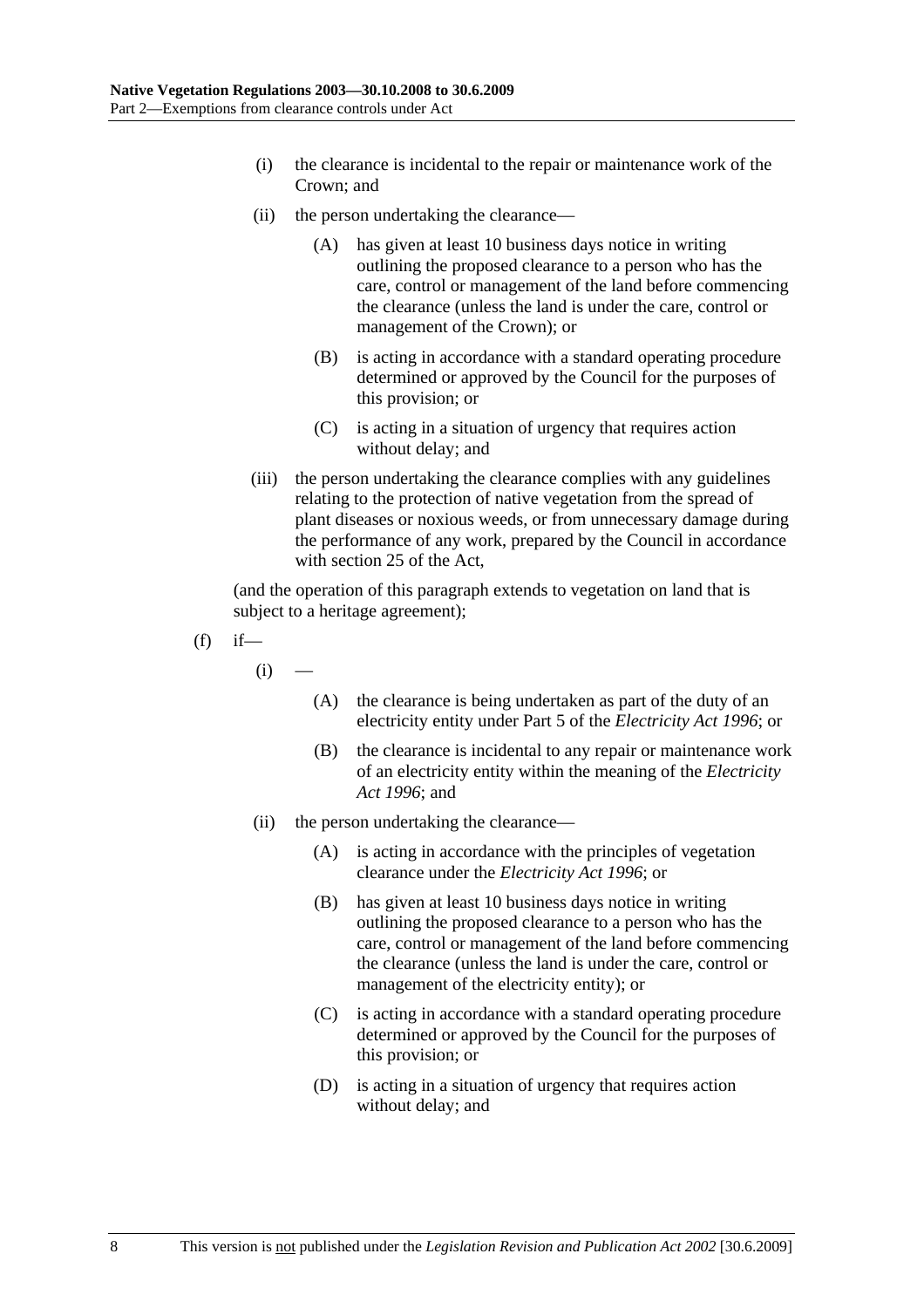(iii) the person undertaking the clearance complies with any guidelines relating to the protection of native vegetation from the spread of plant diseases or noxious weeds, or from unnecessary damage during the performance of any work, prepared by the Council in accordance with section 25 of the Act,

(and the operation of this paragraph extends to vegetation on land that is subject to a heritage agreement);

- $(g)$  if—
	- (i) the clearance is incidental to the repair or maintenance of any infrastructure; and
	- (ii) the person undertaking the clearance—
		- (A) has given at least 10 business days notice in writing outlining the proposed clearance to a person who has the care, control or management of the land before commencing the clearance (unless the land is under the care, control or management of the person who is responsible for the infrastructure); or
		- (B) in acting in accordance with a standard operating procedure determined or approved by the Council for the purposes of this provision; or
		- (C) is acting in a situation of urgency that requires action without delay; and
	- (iii) the person undertaking the clearance complies with any guidelines relating to the protection of native vegetation from the spread of plant diseases or noxious weeds, or from unnecessary damage during the performance of any work, prepared by the Council in accordance with section 25 of the Act,

- $(h)$  if—
	- (i) the clearance is incidental to work being undertaken by or on behalf of the Commissioner of Highways; and
	- (ii) except where the clearance is incidental to repair or maintenance work, there is no other practicable alternative that would involve no clearance or the clearance of less vegetation or the clearance of vegetation that is less significant or (if relevant) the clearance of vegetation that has been degraded to a greater extent than the vegetation proposed to be cleared; and
	- (iii) either—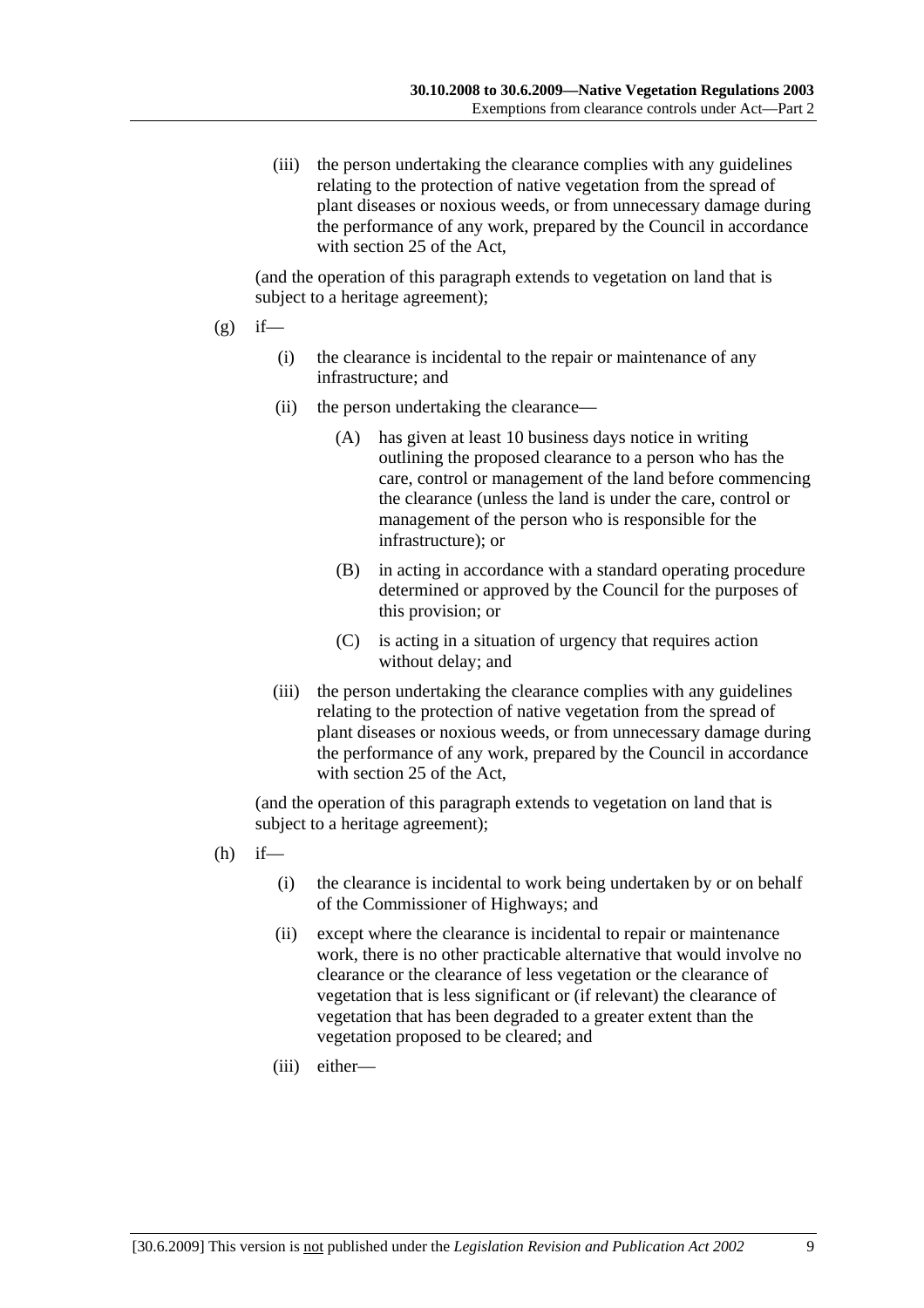- (A) the clearance is undertaken in accordance with a standard operating procedure determined or approved by the Council for the purposes of this provision or a management plan that has been approved by the Council, and either there will be a significant environmental benefit at the site of the relevant work or within the same region of the State, or the Commissioner of Highways or another person undertaking the work has, on application to the Council to proceed with clearing the vegetation in accordance with this provision, made a payment into the Fund of an amount considered by the Council to be sufficient to achieve a significant environmental benefit in the manner contemplated by section 21(6) of the Act; or
- (B) the clearance is incidental to repair or maintenance work and the person undertaking the clearance
	- has given at least 10 business days notice in writing outlining the proposed clearance to a person who has the care, control or management of the land before commencing the clearance (unless the land is under the care, control or management of the Commissioner of Highways); or
	- is acting in accordance with a standard operating procedure determined or approved by the Council for the purposes of this provision; or
	- is acting in a situation of urgency that requires action without delay; and
- (iv) the person undertaking the clearance complies with any guidelines relating to the protection of native vegetation from the spread of plant diseases or noxious weeds, or from unnecessary damage during the performance of any work, prepared by the Council in accordance with section 25 of the Act;
- (i) if the clearance is incidental to the repair or maintenance of an existing dam;
- $(i)$  if—
	- (i) the clearance is incidental to the lawful construction of a new dam that will cover—
		- (A) in areas designated by the Council, by notice in the Gazette, for the purposes of this provision—less than 500 square metres in surface area when full;
		- (B) in other areas of the State—less than 200 square metres in surface area when full; and
	- (ii) the vegetation to be cleared comprises trees with a stem diameter at the lowest point on the stem above ground level of 150 millimetres or more; and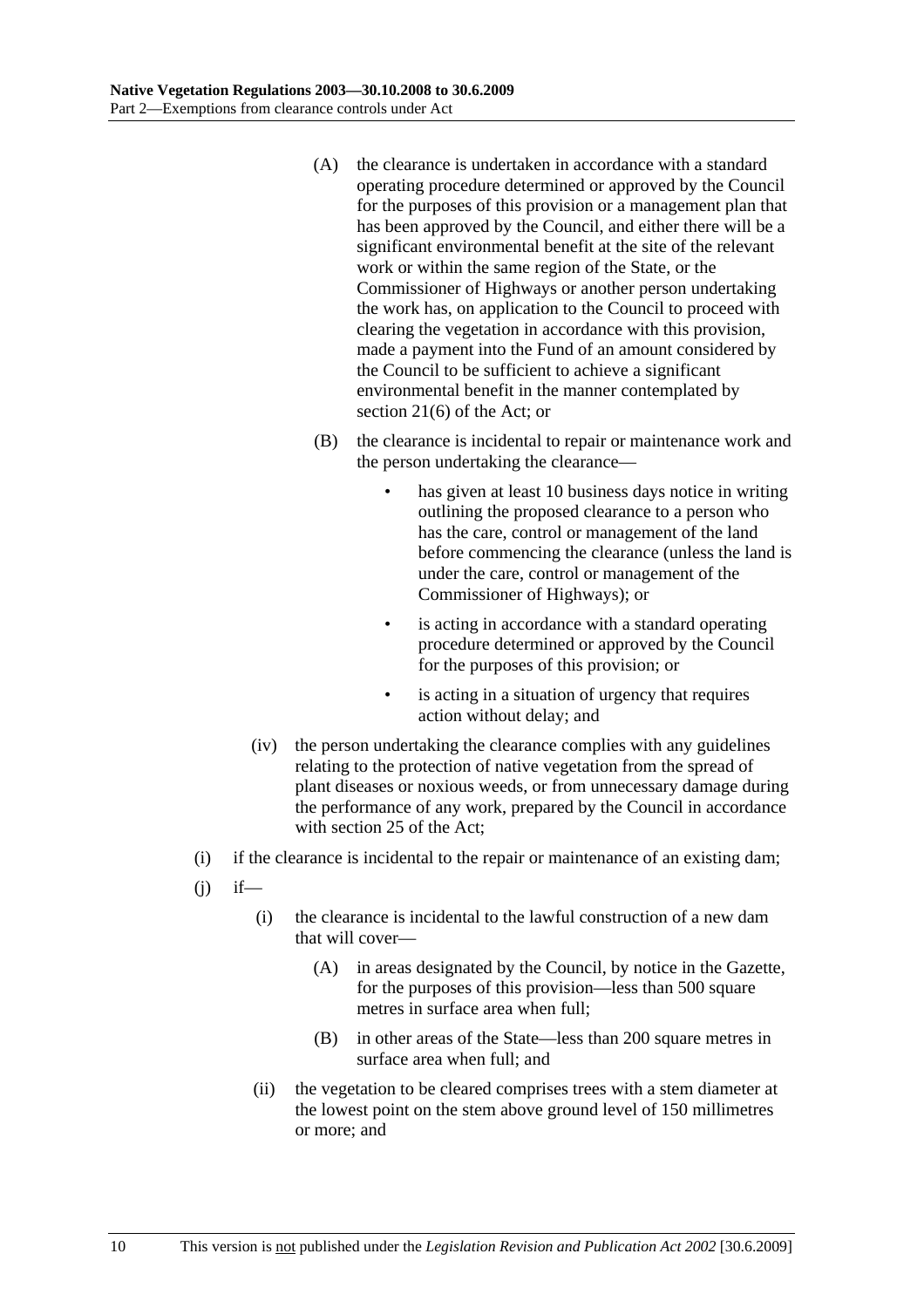- (iii) the land on which the vegetation is situated has been cleared of all other native vegetation and has been maintained during the immediately preceding 5 years for cultivation or pasture; and
- (iv) the vegetation is not of a class specified in Schedule 1; and
- (v) in the case of a dam within the ambit of subparagraph  $(i)(A)$  that will cover 200 square metres or more in surface area when full—the Council is satisfied (on the basis of information provided to the Council by the person seeking the benefit of this paragraph and such other information as the Council thinks fit) that, after taking into account the need to preserve biological diversity and taking into account the needs of the owner of the land, the site of the dam is the most suitable that is available;

 $(i)$  if—

- (i) the clearance is incidental to the lawful construction or expansion of a dam on pastoral land (as defined in section 3(1) of the Act); and
- (ii) the vegetation is not of a class specified in Schedule 1; and
- (iii) the Council is satisfied (on the basis of information provided to the Council by the person seeking the benefit of this paragraph and such other information as the Council thinks fit) that, after taking into account the need to preserve biological diversity and taking into account the needs of the owner of the land, the site for the dam is the most suitable that is available; and
- (iv) the Council is satisfied (on the basis of information provided to the Council by the person seeking the benefit of this paragraph and such other information as the Council thinks fit) that there is no other practicable alternative that would involve no clearance or the clearance of less vegetation or the clearance of vegetation that is less significant or (if relevant) the clearance of vegetation that has been degraded to a greater extent than the vegetation proposed to be cleared; and
- (v) the clearance is undertaken in accordance with a management plan that has been approved by the Council and that results in a significant environmental benefit on the relevant property, or the owner of the land (or a person acting on his or her behalf) has, on application to the Council to proceed with clearing the vegetation in accordance with this provision, made a payment into the Fund of an amount considered by the Council to be sufficient to achieve a significant environmental benefit in the manner contemplated by section 21(6) of the Act;
- $(k)$  if—
	- (i) the vegetation is growing or is situated within 20 metres of a dwelling, or a building used for tourist or camp accommodation (including a dwelling or such a building in the course of construction if the foundations, concrete slab or other footings have been completed); and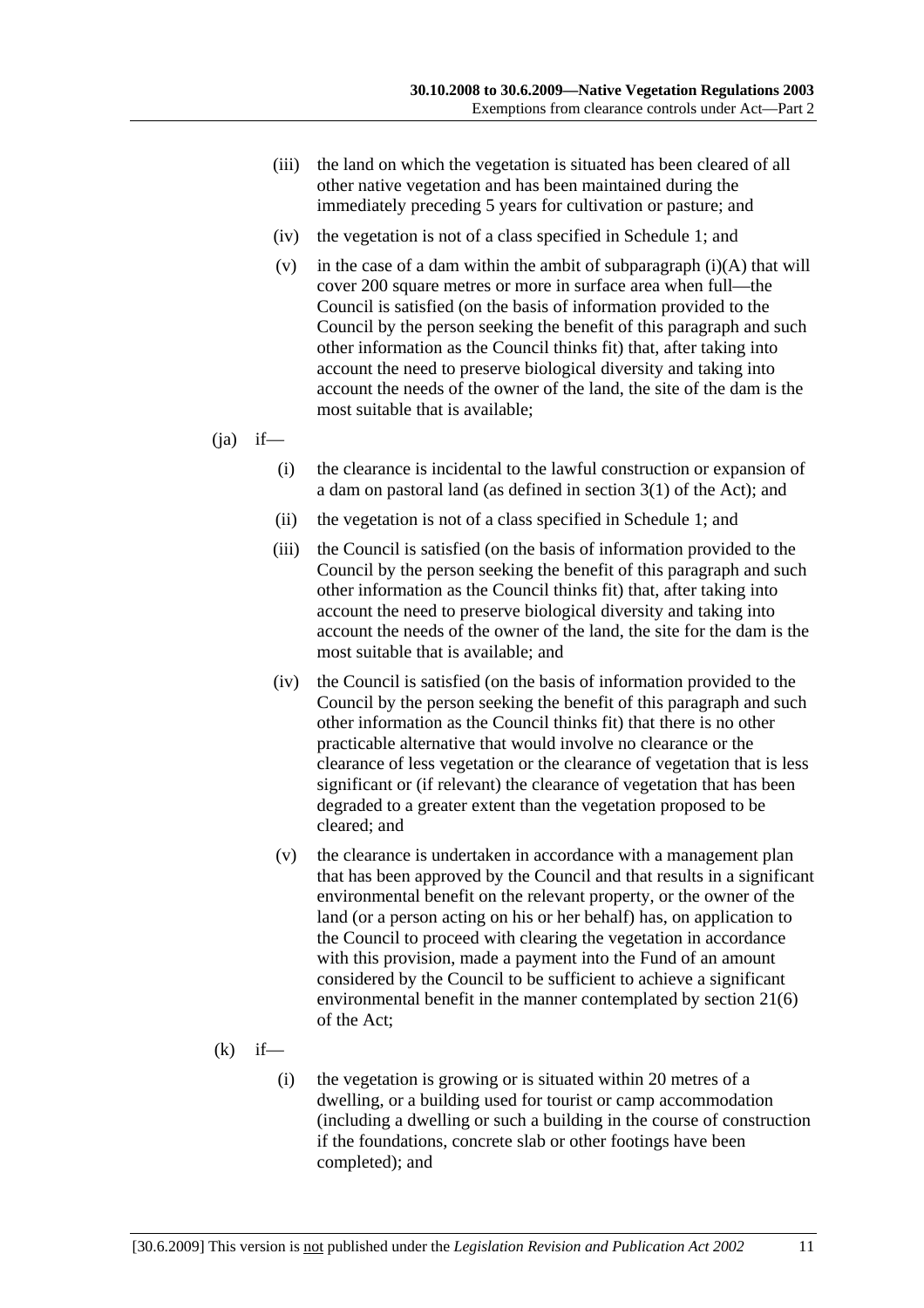- (ii) any development authorisation required by or under the *Development Act 1993* has been obtained (if relevant); and
- (iii) in the case of a building used for tourist or camp accommodation, the building was constructed before the commencement of the *Native Vegetation (Exemptions) Variation Regulations 2006*, or is the subject of a development authorisation granted under the *Development Act 1993* before the commencement of the *Native Vegetation (Exemptions) Variation Regulations 2006*; and
- (iv) the clearance of the vegetation is to be undertaken by the owner of the land, or by a person who is acting under a written agreement with the owner of the land; and
- (v) in a case involving the proposed clearance of vegetation of the genus *Eucalyptus* with a stem diameter at 300 millimetres above the ground of 200 millimetres or more situated in the country—SACFS has, by written instrument, indicated that it supports the clearance of the vegetation for fire-control purposes;
- $(ka)$  if—
	- (i) the vegetation is growing or is situated within 5 metres of a building designed to be entered and used by people or animals (including such a building in the course of construction if the foundations, concrete slab or other footings have been completed); and
	- (ii) the clearance of the vegetation is to be undertaken by the owner of the land, or by a person who is acting under a written agreement with the owner of the land; and
	- (iii) in a case involving the proposed clearance of vegetation of the genus *Eucalyptus* with a stem diameter at 300 millimetres above the ground of 200 millimetres or more situated in the country—SACFS has, by written instrument, indicated that it supports the clearance of the vegetation for fire-control purposes;
- $(l)$  if—
	- (i) a plant comprising native vegetation exceeds 2 metres in height; and
	- (ii) there is a danger that the plant will fall over or a limb or some other part of the plant will fall from it because of disease, wind damage or any other cause; and
	- (iii) there is a real risk of personal injury or damage to property if that occurs; and
	- (iv) it is not reasonably practicable to avoid the risk by avoiding the vicinity in which the plant is growing or is situated; and
	- (v) the state of the plant has been assessed by a person with expertise in the area of plant health, or by any other person acting in an emergency situation or in any other situation that gives rise to an immediate risk of personal injury or damage to property; and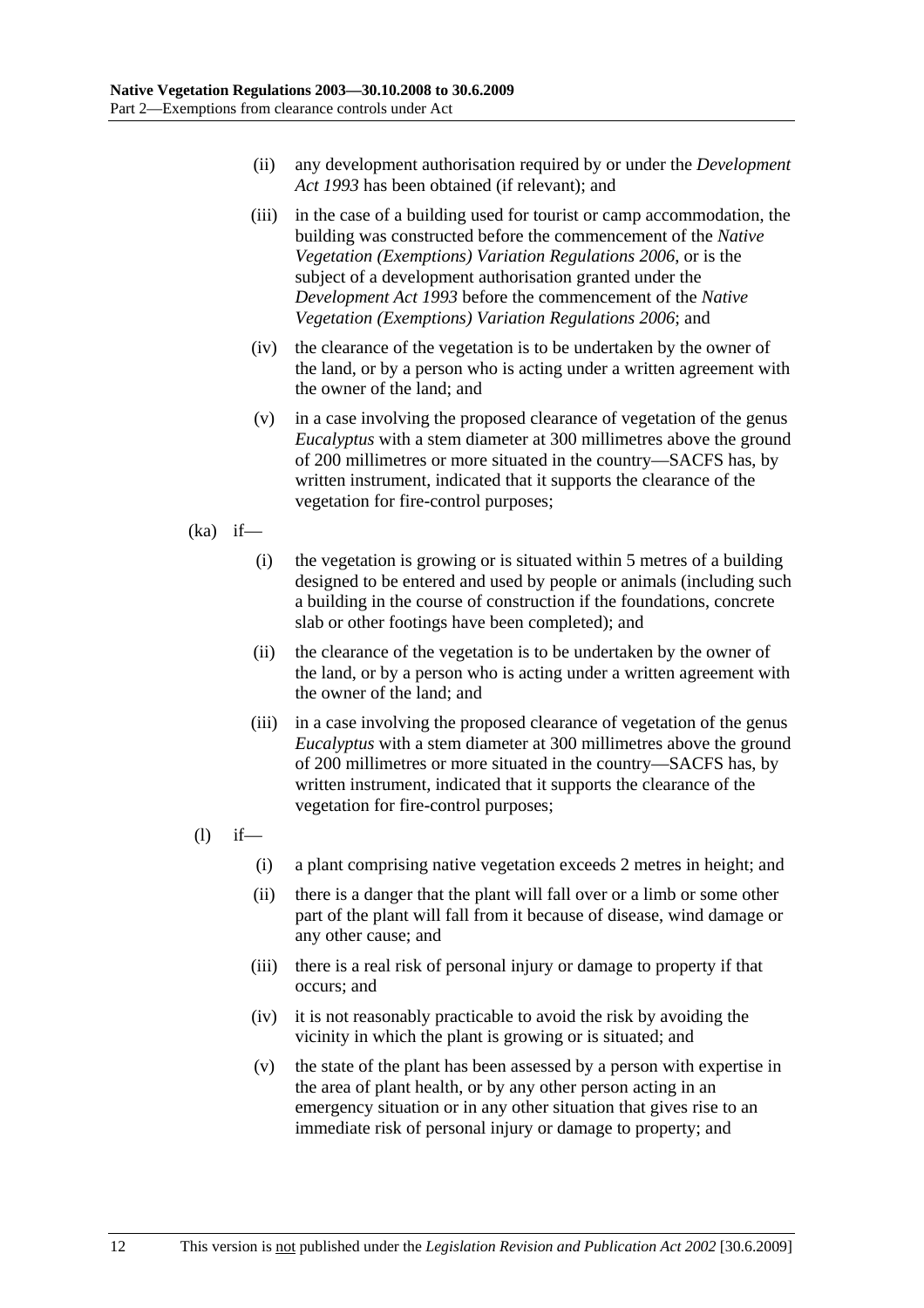(vi) the clearance is confined to removing the limb or other part of the plant causing the danger and only extends to destroying the plant if that is necessary to remove the existing danger,

(and the operation of this paragraph extends to vegetation on land that is subject to a heritage agreement);

- $(la)$  if—
	- (i) the clearance involves the limb of a plant that is overhanging a building; and
	- (ii) the clearance is confined to removing the limb (or a part of the limb to any point up to the trunk of the plant),

- $(m)$  if—
	- (i) the purpose of the clearance is to reduce combustible material on land; and
	- (ii) the owner of the land or the district bushfire prevention committee under the *Fire and Emergency Services Act 2005* for the area in which the land is situated has prepared a management plan that applies to the clearance of the vegetation and the Council has given its approval to the management plan after taking into account the operation of subregulation (2); and
	- (iii) the person who carries out the clearance complies with the requirements of the management plan;
- $(n)$  if—
	- (i) the only purpose of the clearance is to protect a dwelling or other building from the threat of fire; and
	- (ii) the person undertaking the clearance complies with any guidelines relating to the clearance of vegetation near buildings to protect the buildings from fire prepared by the Council in accordance with section 25 of the Act;
- (o) by an officer of SACFS or any other member of SACFS acting under section 97 of the *Fire and Emergency Services Act 2005*, or by any other person acting with the authority of an officer of SACFS or other member of SACFS under that section (and the operation of this paragraph extends to vegetation on land that is subject to a heritage agreement);
- (p) by the State Co-ordinator or an authorised officer acting under section 15 of the *State Disaster Act 1980* (and the operation of this paragraph extends to vegetation on land that is subject to a heritage agreement);
- $(q)$  if—
	- (i) the clearance is solely for the purpose of providing firewood for use by the owner of the land on which the vegetation was growing or was situated for the purpose of domestic heating or cooking; and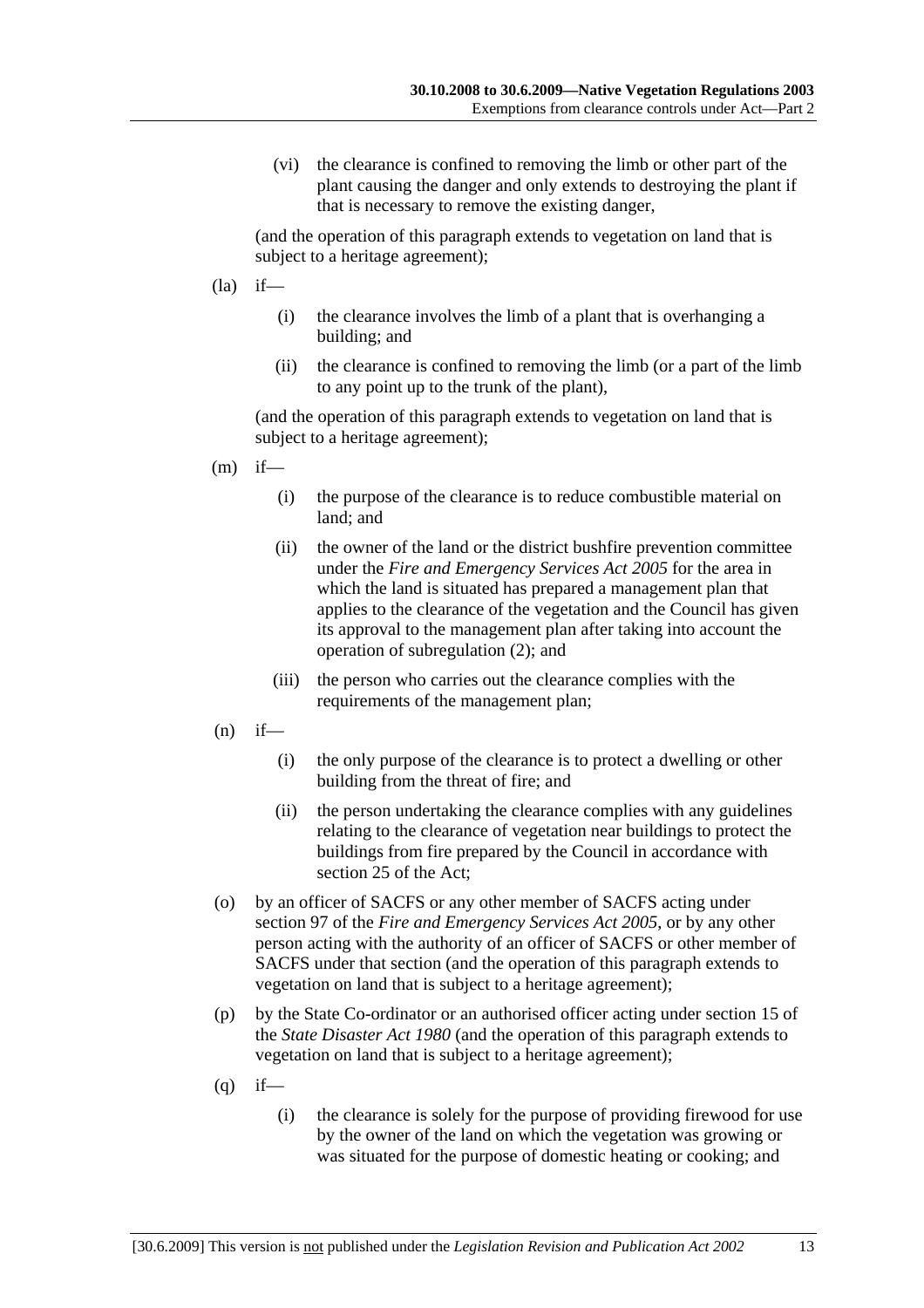- (ii) the quantity of firewood provided by the clearance when aggregated with the quantity of firewood (if any) previously provided by clearance under this paragraph (or a previous corresponding paragraph) and not yet burnt does not exceed 6 cubic metres when calculated over the immediately preceding period of 2 years; and
- (iii) the vegetation has a stem diameter at 300 millimetres from the base of the plant of 200 millimetres or less; and
- (iv) in the case of living vegetation—the clearance does not kill the vegetation, does not prevent regrowth, and is undertaken at least 300 millimetres above the base of the plant; and
- (v) either—
	- (A) the vegetation is not of a class specified in Schedule 1; or
	- (B) the clearance complies with guidelines prepared by the Council for the purposes of this provision;
- $(r)$  if—
	- (i) the clearance is solely for the purpose of—
		- (A) providing fence posts for the construction of permanent fencing on the land on which the vegetation was growing or was situated (or on other land owned by the owner of the land on which the vegetation was growing or was situated) for the purpose of controlling access by people or the movement of animals and is consistent with practices undertaken on the land over the immediately preceding period of 25 years; or
		- (B) repairing an existing fence on the land on which the vegetation was growing or was situated (or on the other land owned by the owner of the land on which the vegetation was growing or was situated) for the purpose of controlling access by people or the movement of animals; and
	- (ii) the quantity of fence posts provided by the clearance when aggregated with the quantity of fence posts (if any) previously provided by clearance under this paragraph (or a previous corresponding paragraph) and not yet used does not exceed the quantity required by the plans the owner has when the clearance occurs for the construction of fencing on his or her land in the period of 2 years from the time of clearance; and
	- (iii) the vegetation has a stem diameter at 300 millimetres from the base of the plant of 200 millimetres or less; and
	- (iv) in the case of living vegetation—
		- (A) the vegetation was growing on land subject to a pastoral lease under the *Pastoral Land Management and Conservation Act 1989* the terms of which explicitly provide that vegetation on the land may be cleared for the sole purpose of providing fence posts; or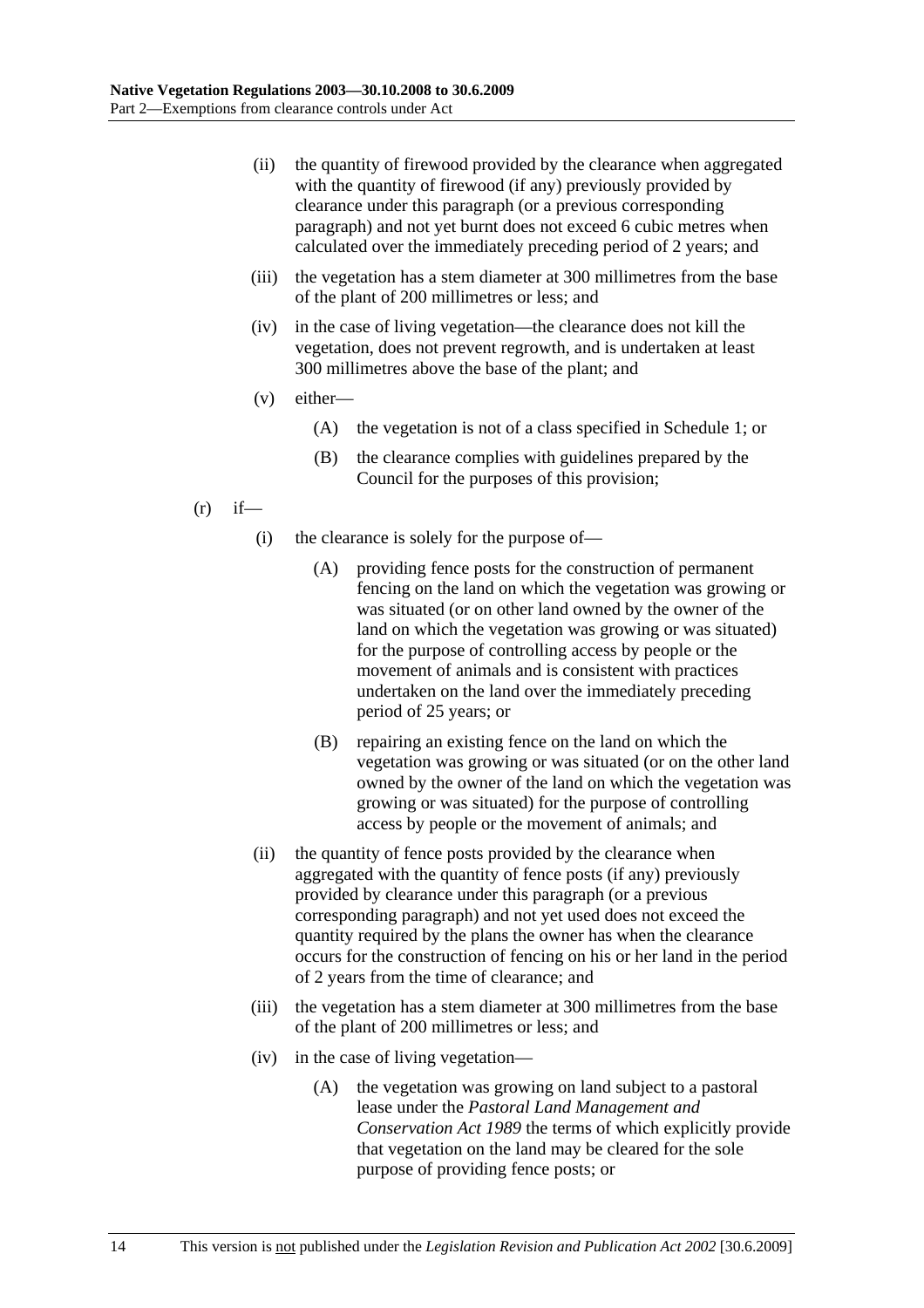- (B) the clearance does not kill the vegetation, does not prevent regrowth and is undertaken at least 300 millimetres above the base of the plant; and
- (v) the clearance has been undertaken in accordance with a management plan that has been approved by the Council; and
- (vi) either—
	- (A) the vegetation is not of a class specified in Schedule 1; or
	- (B) the clearance complies with guidelines prepared by the Council for the purposes of this provision;
- (s) if the clearance is for the purpose of providing a strip of cleared land of not more than 5 metres in width on either side or both sides of an existing fence or of a fence in the course of construction to provide access for the purpose of maintaining or establishing the fence and—
	- (i) the fence is reasonably required to control access by people or the movement of animals; and
	- (ii) the clearance is required to give reasonable access to the fence and is limited to the extent reasonably required to achieve that access; and
	- (iii) there is no other practicable alternative (including, in the case of a new fence, to the position of the fence) that would involve no clearance or the clearance of less vegetation or the clearance of vegetation that is less significant or (if relevant) the clearance of vegetation that has been degraded to a greater extent than the vegetation proposed to be cleared,

(and the operation of this paragraph extends to vegetation on land that is subject to a heritage agreement but does not apply to vegetation on a road reserve);

- (t) if the clearance is for the purpose of establishing or maintaining an existing track that is not more than 5 metres in width for use by vehicles having at least 4 wheels and—
	- (i) the track is reasonably required to provide access; and
	- (ii) the clearance is limited to the extent reasonably required to achieve the relevant purpose; and
	- (iii) there is no other practicable alternative (including, in the case of a new track, to the position of the track) that would involve no clearance or the clearance of less vegetation or the clearance of vegetation that is less significant or (if relevant) the clearance of vegetation that has been degraded to a greater extent than the vegetation proposed to be cleared,

(but this paragraph does not apply to vegetation on a road reserve);

- (u) if the clearance is for the purpose of establishing or maintaining a walking track that is not more than 1 metre in width and—
	- (i) the track is used, or is genuinely expected to be used, by pedestrians; and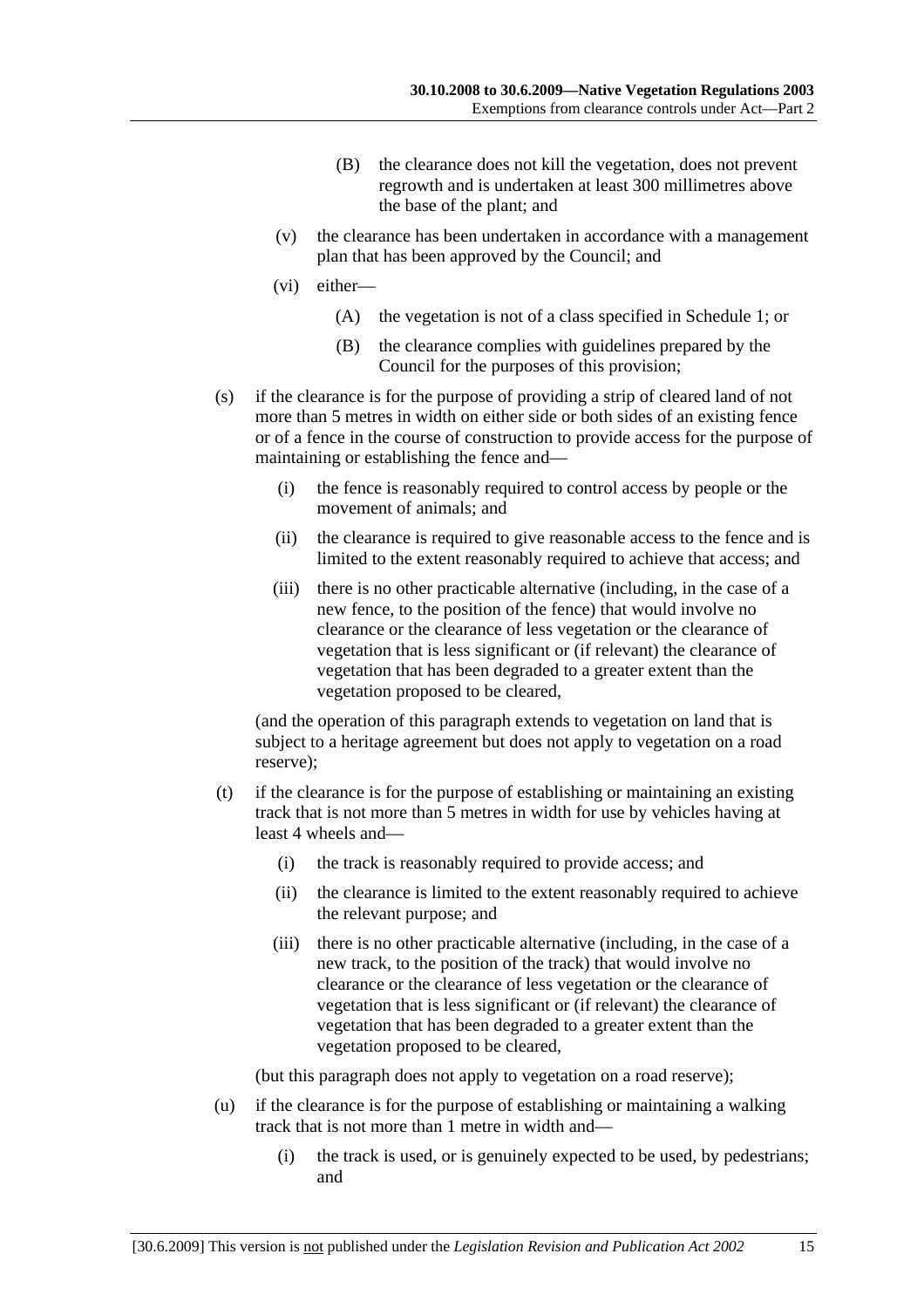- (ii) there is no other practicable alternative (including, in the case of a new track, to the position of the track) that would involve no clearance or the clearance of less vegetation or the clearance of vegetation that is less significant or (if relevant) the clearance of vegetation that has been degraded to a greater extent than the vegetation proposed to be cleared; and
- (iii) the person undertaking the clearance complies with any guidelines determined or approved by the Council for the purposes of this provision,

(but this paragraph does not apply to vegetation on a road reserve);

- (v) if the clearance is for a fuel break for fire-control purposes and—
	- (i) the fuel break is not more than 5 metres in width or such lesser width that when added to the width of adjacent land that is cleared (or sufficiently cleared) for fuel break purposes or is the subject of consent granted by the Council for clearance to an extent that is sufficient for fuel break purposes is not more than 5 metres in width and the fuel break is along an existing fence-line (and within 5 metres of the fence); or
	- (ii) the fuel break is not more than 7.5 metres in width or such lesser width that when added to the width of adjacent land that is cleared (or sufficiently cleared) for fuel break purposes is not more than 7.5 metres in width and—
		- (A) the fuel break is on the boundary between land owned by different persons; and
		- (B) all, or a substantial part, of the vegetation to be cleared is part of an area of a mallee scrub community that is the subject of a declaration by the Council under subregulation (7) that is in force; and
		- (C) where the full width of the fuel break or of any part of it is within the area referred to in subsubparagraph (B), the distance of all points on the lateral boundaries of the fuel break, or that part of it that is within the area, is at least 100 metres from every point on the boundaries of the area; or
	- (iii) the fuel break is not more than 15 metres in width or such lesser width that when added to the width of adjacent land that is cleared (or sufficiently cleared for fuel break purposes) is not more than 15 metres in width and—
		- (A) the fuel break is situated on a property the sole use, or one of the principal uses, of which is primary production; and
		- (B) the purpose of the fuel break is to protect that property; and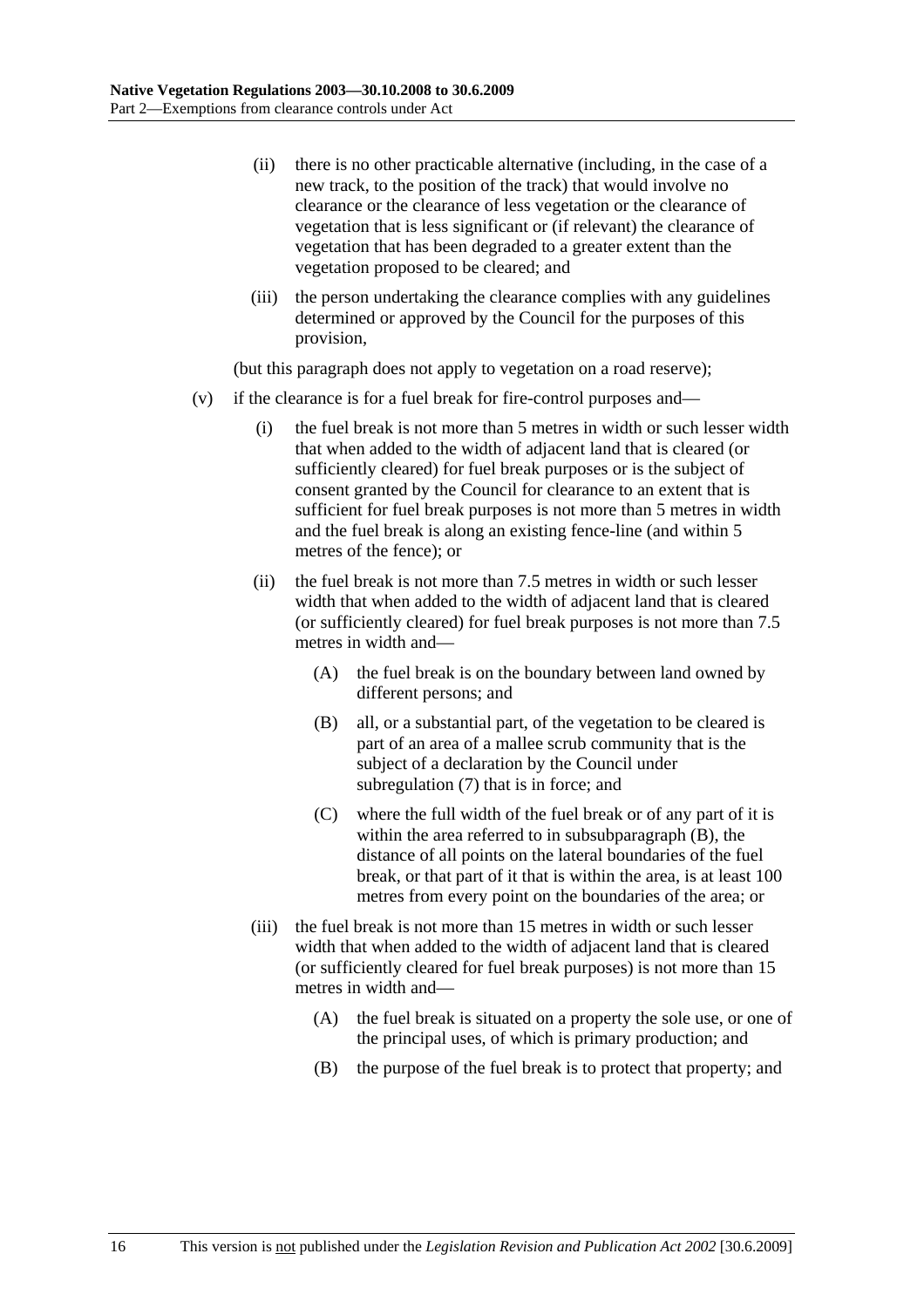- (C) the fuel break is situated within the area of a rural council as defined in the *Fire and Emergency Services Act 2005* and the district bushfire prevention committee established under the *Fire and Emergency Services Act 2005* for that area has given its consent to the clearance after taking into account the operation of subregulations  $(3)$ ,  $(4)$  and  $(5)$ ; and
- (D) the clearance is at least 200 metres from another fuel break cleared under this paragraph (other than a fuel break that runs at right-angles, or approximately at right-angles, to the fuel break that is being cleared), and the clearance complies with any guidelines prepared by the Council for the purposes of this subparagraph,

(but this paragraph does not apply to vegetation on a road reserve);

- (w) if the clearance is for a fuel break for fire-control purposes and—
	- (i) the owner of the land on which the vegetation is growing or the district bushfire prevention committee under the *Fire and Emergency Services Act 2005* for the area in which the land is situated has prepared a management plan that applies to the clearance of the vegetation and the Council has given its approval to the management plan; and
	- (ii) the person undertaking the clearance does so in accordance with the management plan,

(but this paragraph does not apply to vegetation on a road reserve);

- (x) by, or on behalf of, a district bushfire prevention committee under the *Fire and Emergency Services Act 2005* if—
	- (i) the vegetation is growing on a road reserve; and
	- (ii) the local council for the area (if any) has consented to the clearance; and
	- (iii) the person undertaking the clearance complies with a management plan approved by the Council or, if no such plan has been approved, with any guidelines prepared by the Council in accordance with section 25 of the Act relating to the clearance;
- (y) by, or on behalf of, a local council if—
	- (i) the vegetation is growing on a road reserve in the area of the council; and
	- (ii) the person undertaking the clearance complies with a management plan relating to the clearance prepared by the local council and approved by the Council or, if no such plan has been prepared and approved, with any guidelines prepared by the Council in accordance with section 25 of the Act relating to the clearance;
- (z) by, or on behalf of, a rural council as defined in the *Fire and Emergency Services Act 2005* for a fuel break for fire-control purposes if—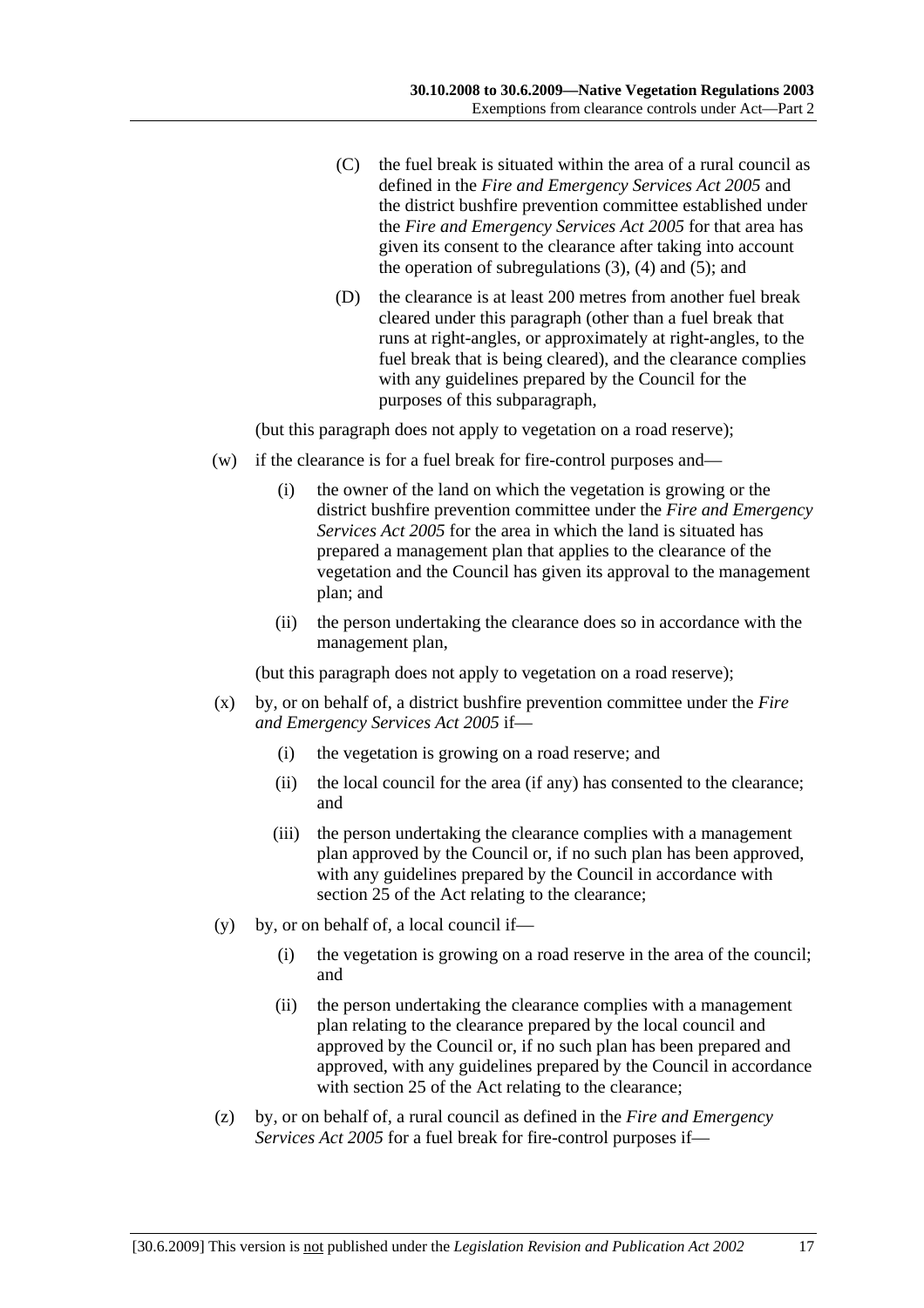- (i) the fuel break is not more than 5 metres in width or such lesser width that when added to the width of adjacent land that is cleared (or is sufficiently cleared for fuel break purposes) is not more than 5 metres in width and—
	- (A) the vegetation is on a reserve (other than a road reserve) vested in the council or the care, control and management of which is vested in the council; and
	- (B) the purpose of the fuel break is to protect the reserve; and
	- (C) the fuel break will be bounded on one side by a boundary of the reserve or will be situated on both sides of a boundary of the reserve; and
	- (D) the person undertaking the clearance complies with a management plan relating to the clearance prepared by the rural council and approved by the Council; or
- (ii) the fuel break is not more than 15 metres in width or such lesser width that when added to the width of adjacent land that is cleared (or is sufficiently cleared for fuel break purposes) is not more than 15 metres in width and—
	- (A) the district bushfire prevention committee established under the *Fire and Emergency Services Act 2005* for that area has given its consent to the clearance after taking into account the operation of subregulations  $(3)$ ,  $(4)$  and  $(5)$ ; and
	- (B) the person undertaking the clearance complies with guidelines prepared by the Council for the purposes of this subparagraph;
- $(za)$  if—
	- (i) the clearance is for fire prevention or fire protection purposes in a reserve constituted under the *National Parks and Wildlife Act 1972* or in a wilderness protection zone or area constituted under the *Wilderness Protection Act 1992*; and
	- (ii) the clearance is undertaken in accordance with a standard operating procedure determined or approved by the Council for the purposes of this provision;
- (zb) if the clearance comprises the taking of—
	- (i) a specimen; or
	- (ii) a cutting for propagation; or
	- (iii) such part of a plant as is required in order to obtain the seeds of the plant,

and does not cause substantial damage to the plant;

 $(zc)$  if—

 (i) the clearance is incidental to exploratory operations authorised under the *Mining Act 1971* or the *Petroleum Act 2000*; and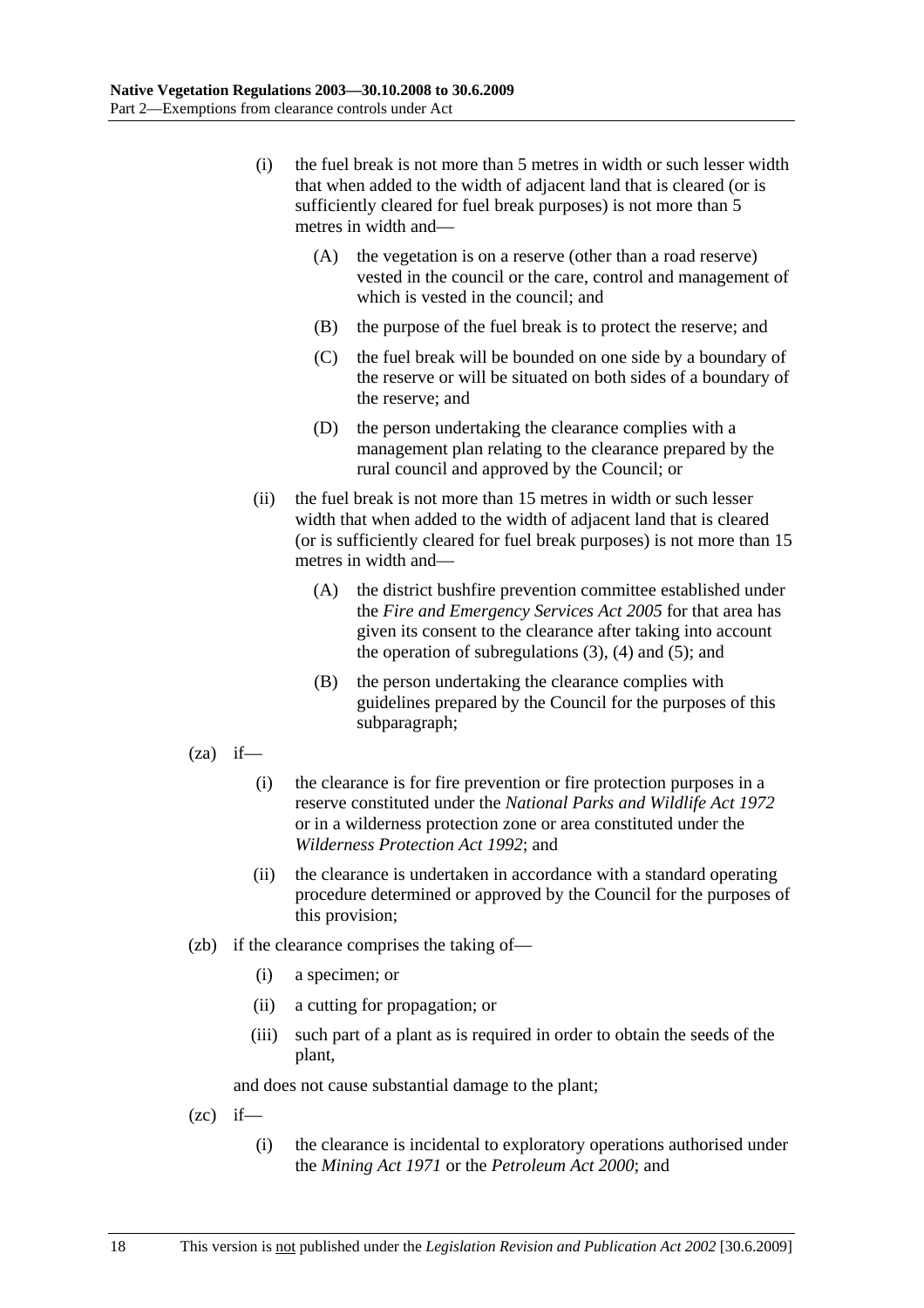- (ii) the clearance is undertaken in accordance with accepted industry environmental management practices for facilitating the regrowth of native vegetation, recognised by the Council for the purposes of this subparagraph; and
- (iii) there is no other practicable alternative that would involve no clearance or the clearance of less vegetation or the clearance of vegetation that is less significant or (if relevant) the clearance of vegetation that has been degraded to a greater extent than the vegetation proposed to be cleared,

(and the operation of this paragraph extends to vegetation on land that is subject to a heritage agreement);

- $(zd)$  if—
	- (i) the clearance is incidental to operations authorised under a Mining Act; and
	- $(ii)$ 
		- (A) in the case of operations authorised under a Mining Act (other than the *Petroleum Act 2000*), the clearance is undertaken in accordance with a management plan under that Act and the Council has signified that, as a result of work undertaken in accordance with that plan, there will be a significant environmental benefit on the site of the operations or within the same region of the State, or the person undertaking the operations has, on application to the Council to proceed with clearing the vegetation in accordance with this provision, made a payment into the Fund of an amount considered by the Council to be sufficient to achieve a significant environmental benefit in the manner contemplated by section 21(6) of the Act; and
		- (B) in the case of operations authorised under the *Petroleum Act 2000*, the clearance is undertaken in accordance with a statement of environmental objectives under that Act and the Council has signified that, as a result of work undertaken in accordance with that statement, there will be a significant environmental benefit at the site of the operations or within the same region of the State, or the person undertaking the operations has, on application to the Council to proceed with clearing the vegetation in accordance with this provision, made a payment into the Fund of an amount considered by the Council to be sufficient to achieve a significant environmental benefit in the manner contemplated by section 21(6) of the Act,

- (zda) if—
	- (i) the clearance is incidental to operations authorised before 25 August 2003 under a Mining Act; and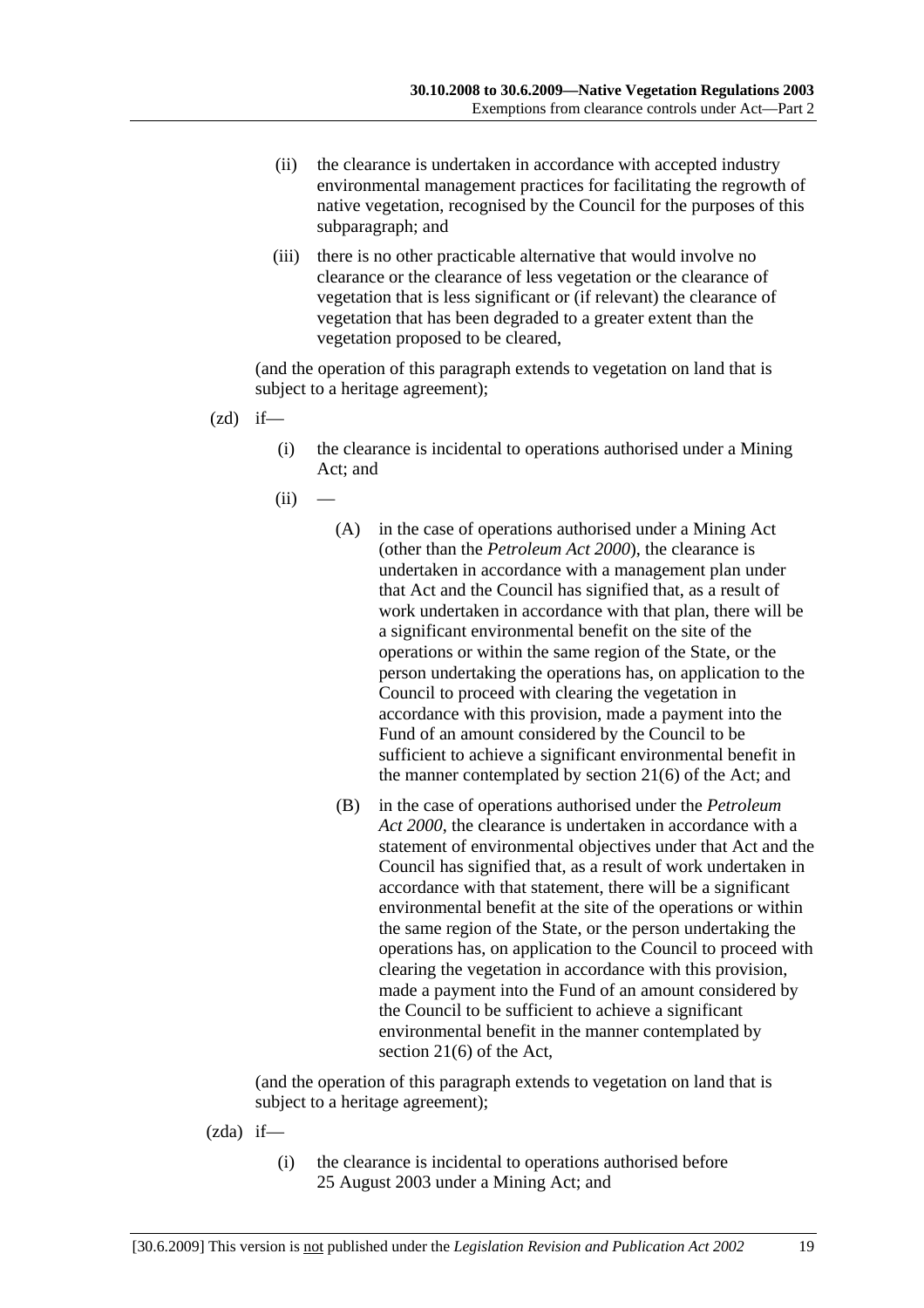- (ii) the clearance—
	- (A) is clearance that is envisaged or authorised by or under a program or approval under the relevant Act; or
	- (B) is clearance that would reasonably be expected to have been required under the authorisation under the relevant Act taking into account the circumstances that existed immediately before 25 August 2003;
- (ze) if the clearance is incidental to mining operations at a private mine at which mining operations have not been discontinued for a period exceeding 12 months at any time after 21 November 1984 (and the operation of this paragraph extends to vegetation on land that is subject to a heritage agreement);
- $(zf)$  if—
	- (i) the land on which the vegetation is situated has been used for cultivation, pasture or forestry within 5 years immediately before the proposed clearance occurs; and
	- (ii) the clearance is necessary to maintain the land so that it can continue to be used for cultivation, pasture or forestry to the extent to which it had been used for that purpose within the immediately preceding 5 years; and
	- (iii) the vegetation to be cleared consists only of plants or parts of plants that have grown or have regrown in the immediately preceding 5 years; and
	- (iv) either—
		- (A) the vegetation has a stem diameter at the lowest point on the stem above ground level of 150 millimetres or less; or
		- (B) the vegetation is of the genus *Xanthorrhoea*;
- $(zfa)$  if—
	- (i) the vegetation to be cleared consists of plants that have regrown over a period of time after previous clearance undertaken in accordance with the provisions of the Act or these regulations; and
	- (ii) the land on which the vegetation is situated has been consistently used for agricultural purposes as part of a commercial enterprise since the land was lawfully cleared; and
	- (iii) the clearance is undertaken in accordance with a management plan that has been approved by the Council;
- $(zfb)$  if—
	- (i) the Council is satisfied (on the basis of information provided to the Council by the person seeking the benefit of this paragraph and such other information as the Council thinks fit)—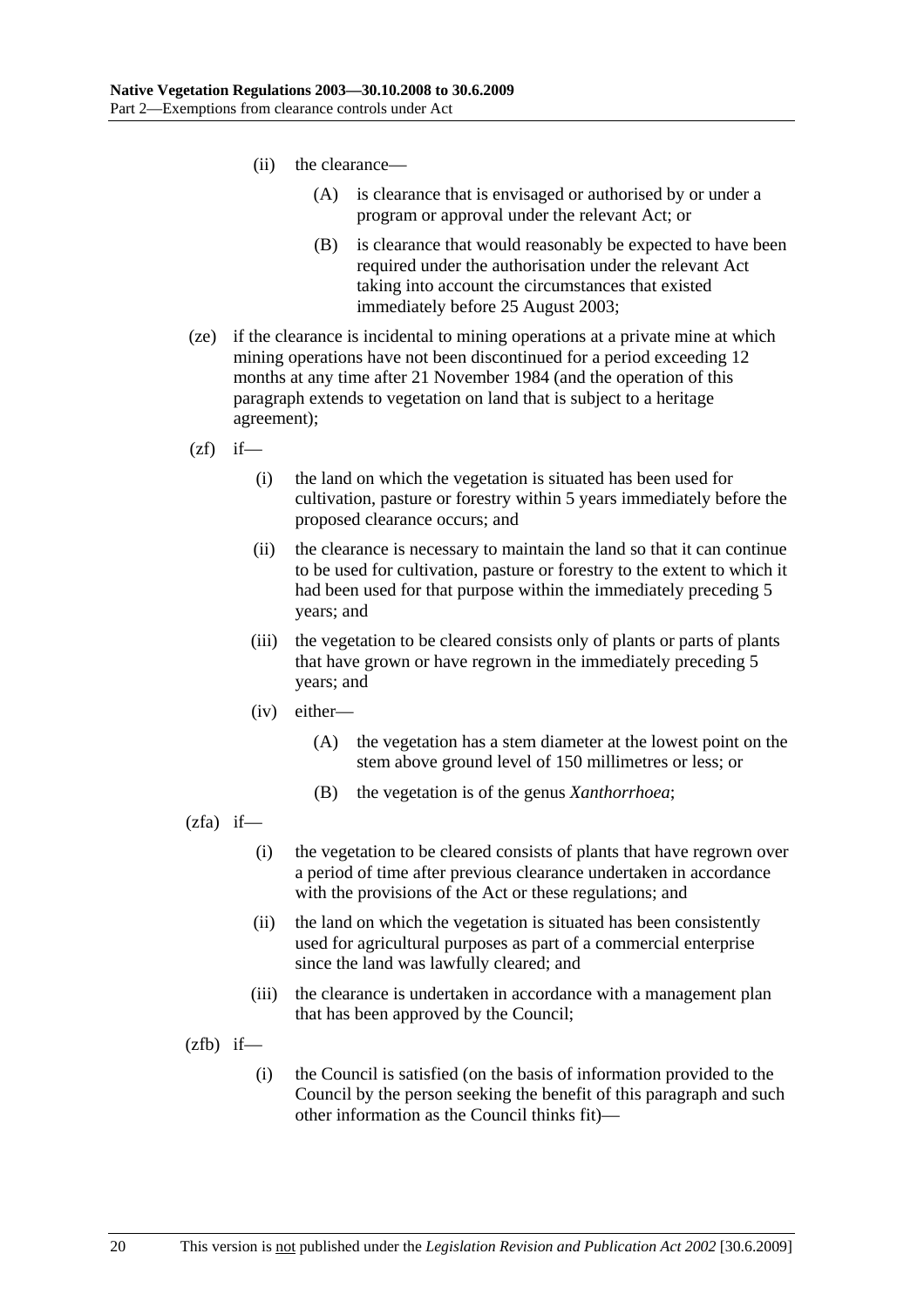- (A) that the vegetation to be cleared is situated on land that has been the subject of regional land degradation processes over a period of time and consists of plants that have grown on the land due to those processes; and
- (B) that the land on which the vegetation is situated is being used, or has previously been used, for agricultural purposes but that use has been reduced or discontinued (as the case may be) due to the degradation; and
- (C) that the clearance is being undertaken so as to enable the land to be used for agricultural purposes; and
- (ii) the clearance is undertaken in accordance with a management plan that has been approved by the Council;
- $(2g)$  if—
	- (i) the native vegetation to be cleared comprises plants that are used, or are to be used, for grazing by domestic animals; and
	- (ii) the purpose of the clearance is to maintain the value of the native vegetation for the purpose of pasture; and
	- (iii) the clearance is in accordance with practices used during the previous 10 years on the land on which the vegetation is growing for the purpose of maintaining pasture; and
	- (iv) the clearance is undertaken in accordance with a management plan that has been prepared by, or on behalf of, the owner of the land on which the vegetation is growing or by the soil conservation board for the soil conservation district in which the land is situated and has been approved by the Council;
- (zh) by grazing domestic stock on land in a manner and at a rate that will not cause permanent degradation of the native vegetation on the land but only if—
	- (i) the manner and rate of grazing is consistent with the manner in which, and the rate at which, the land has been grazed by domestic stock of the same species during the previous 10 years; or
	- $(ii)$
- (A) the owner of the land has prepared a management plan that applies to grazing of vegetation on the land by the relevant species of animal; and
- (B) the owner of the land has satisfied the Council that the management plan complies with guidelines that have been prepared by the Council in accordance with section 25 of the Act; and
- (C) the Council has given its approval to the management plan and, where the land on which the vegetation is growing is pastoral land, the Pastoral Board has also given its approval to the management plan; and
- (D) the grazing occurs in accordance with the management plan;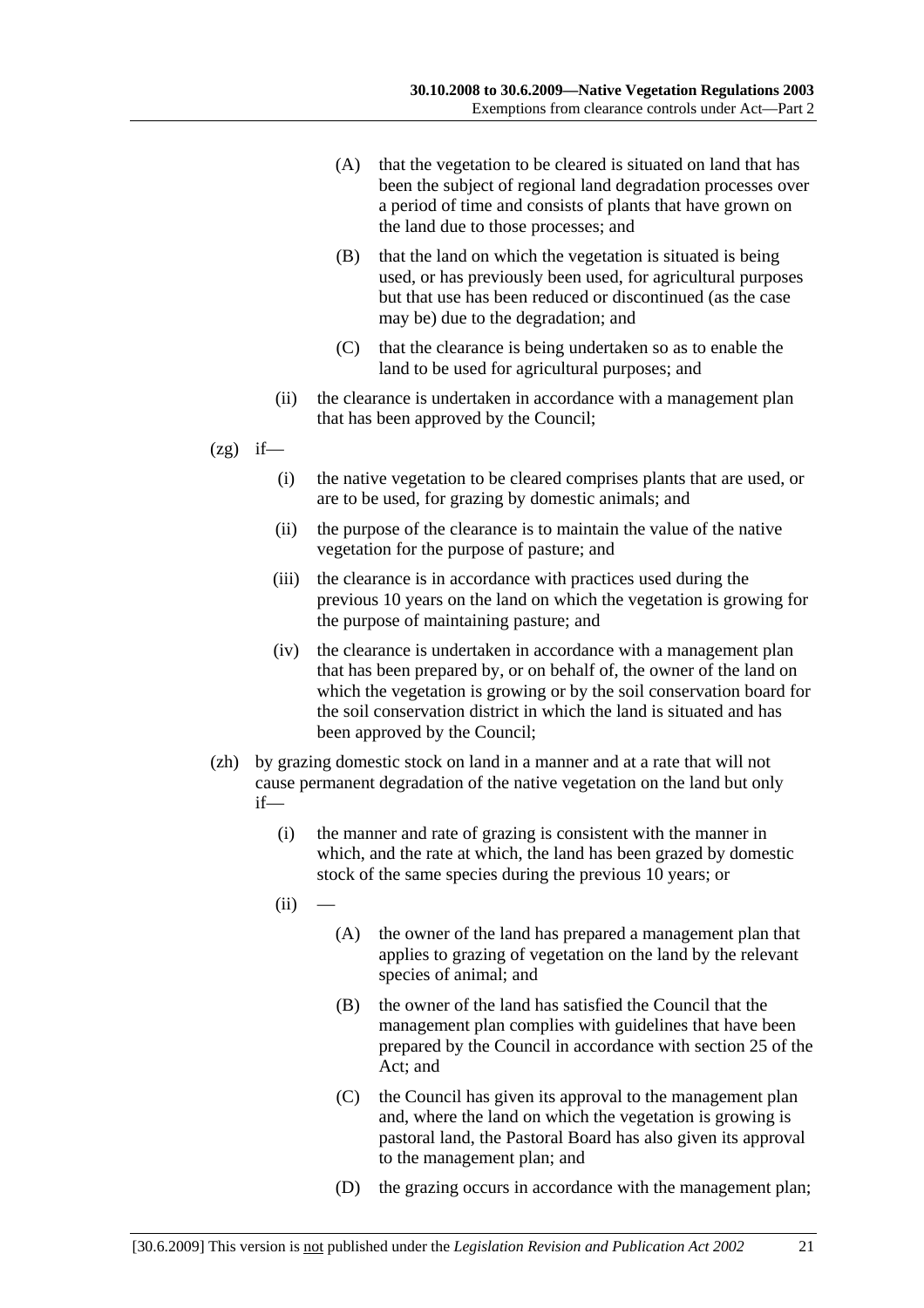- (zi) if the purposes of the clearance is to preserve or enhance biological diversity and—
	- $(i)$
- (A) the owner of the land has prepared a management plan that provides for monitoring the effects of the clearance; and
- (B) the owner of the land has satisfied the Council that the management plan complies with guidelines that have been prepared by the Council in accordance with section 25 of the Act; and
- (C) the Council has given its approval to the management plan; and
- (D) the clearance is undertaken in accordance with the management plan; or
- (ii) the clearance is undertaken in accordance with guidelines that apply to the clearance that have been prepared by the Council in accordance with section 25 of the Act,

- (zj) if the vegetation is causing land management problems because it is detrimentally affecting other native vegetation, or is growing on land previously cleared of native vegetation, and—
	- $(i)$ 
		- (A) the owner of the land has prepared a management plan relating to the proposed clearance; and
		- (B) the owner of the land has satisfied the Council that the management plan complies with guidelines that have been prepared by the Council in accordance with section 25 of the Act; and
		- (C) the Council has given its approval to the management plan; and
		- (D) the clearance is undertaken in accordance with the management plan; or
	- (ii) the clearance is undertaken in accordance with guidelines that have been prepared by the Council in accordance with section 25 of the Act;
- $(zk)$  if—
	- (i) it is not reasonably practicable to comply with an obligation under the *Natural Resources Management Act 2004* to destroy or control animals or plants without at the same time destroying, damaging or otherwise clearing native vegetation; and
	- (ii) the person undertaking the clearance complies with guidelines relating to the clearance prepared by the Council in accordance with section 25 of the Act,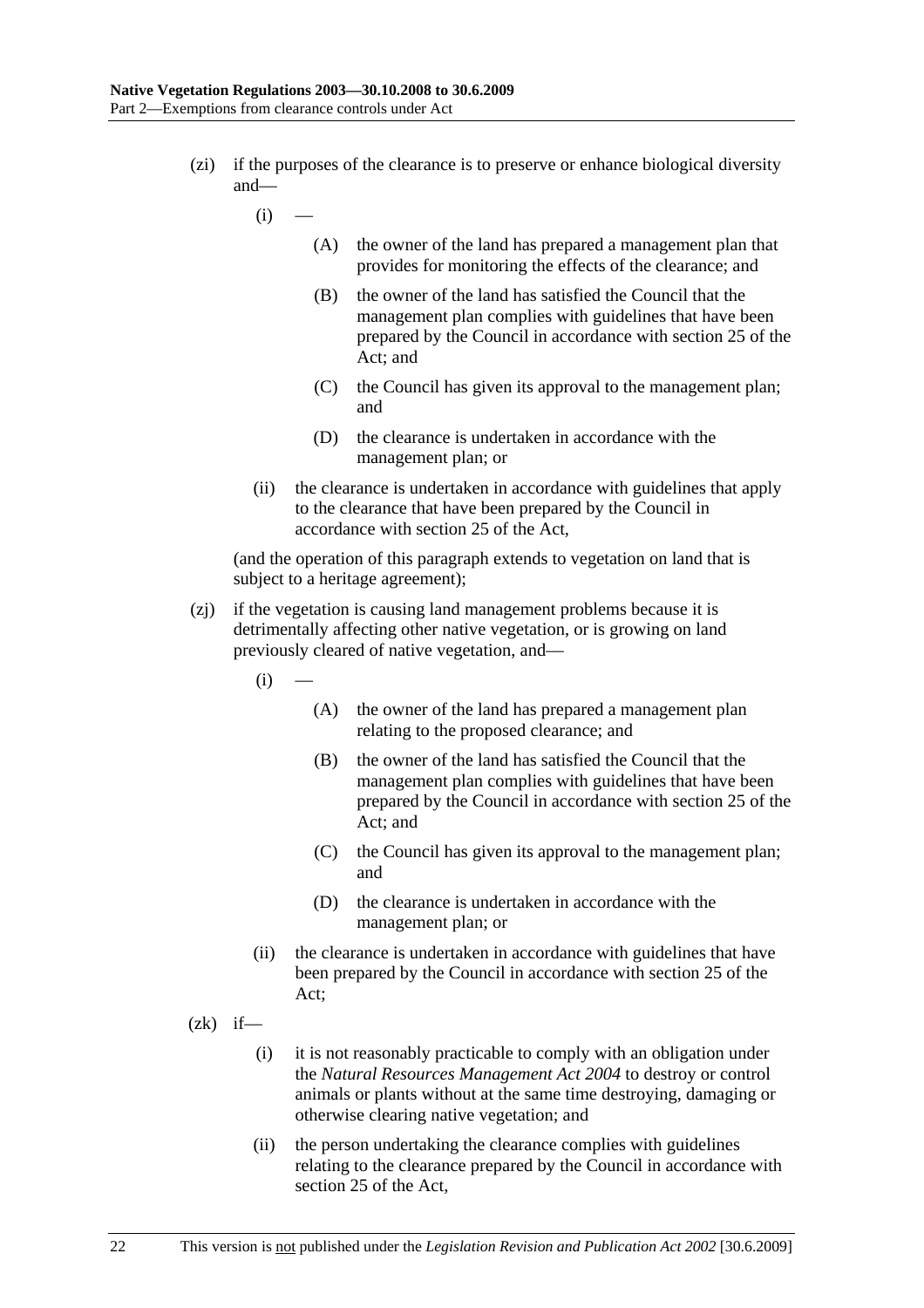(and the operation of this paragraph extends to vegetation on land that is subject to a heritage agreement but does not apply to vegetation on a road reserve);

- $(zl)$  if—
	- (i) the land on which the vegetation is situated is in the County of Cardwell or within the hundreds of Stirling, Willalooka, Duffield, Landseer, Peacock, Marcollat, Minecrow, Woolumbool, Townsend, Lochaber, Murrabinna, Spence or Joyce; and
	- (ii) the clearance is to provide cleared land—
		- (A) for the purposes of the construction or maintenance of water management works within the meaning of the *South Eastern Water Conservation and Drainage Act 1992* by, or on behalf of, the South Eastern Water Conservation and Drainage Board pursuant to section 34 of that Act; or
		- (B) for the purposes of the implementation of the Project under the *Upper South East Dryland Salinity and Flood Management Act 2002* by, or on behalf of, the relevant Minister under that Act; and
	- (iii) the Board, the relevant Minister or a person acting on behalf of the Board or that Minister has prepared a management plan in relation to the clearance of the vegetation and the Native Vegetation Council has given its approval to the plan; and
	- (iv) the clearance is undertaken in accordance with the management plan;
- $(zm)$  if—
	- (i) the land on which the vegetation is situated is in the County of Flinders or Robinson; and
	- (ii) the clearance is necessary to preserve or augment an underground water supply of a city or town; and
	- (iii) the clearance has been requested by the local council; and
	- (iv) the owner of the land or the person who has the care, control and management of the land has prepared a management plan in relation to the clearance of the vegetation and the Native Vegetation Council has given its approval to the plan; and
	- (v) the clearance is undertaken in accordance with the management plan.
- (1a) For the purposes of subregulation (1)(d), **infrastructure** includes, unless the contrary intention appears—
	- (a) flood mitigation works;
	- (b) an airstrip;
	- (c) a shipping channel.
- (1b) For the purposes of subregulation (1)(da), the Council must ensure that guidelines are prepared in accordance with the procedures that apply to guidelines under section 25 of the Act.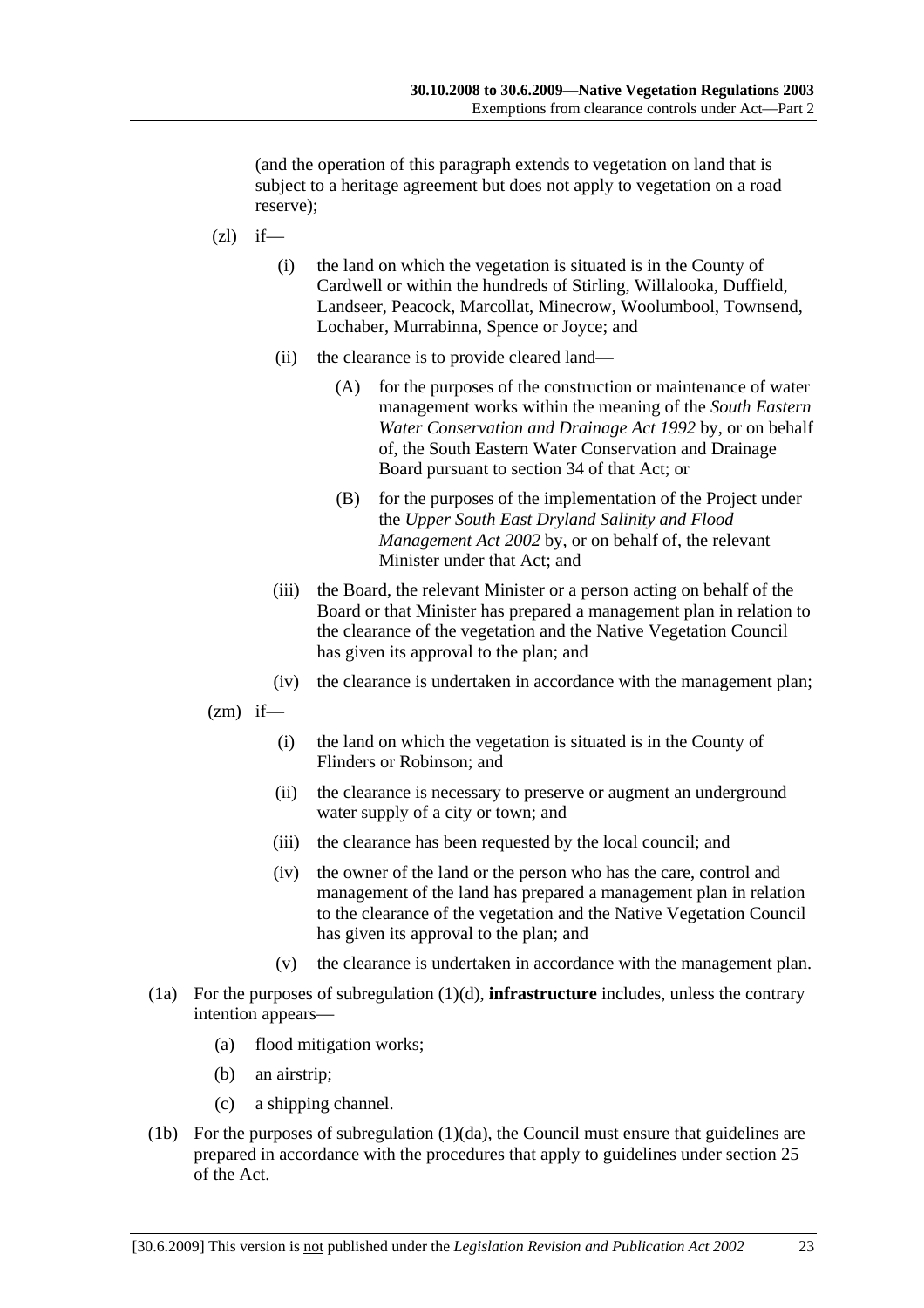- (1c) For the purposes of subregulation  $(1)(k)$  and  $(ka)$ , an indication of support from SACFS for the clearance of vegetation may only be given by a person who has been specifically authorised by an instrument in writing to act on behalf of SACFS under these regulations.
- (2) For the purposes of paragraph (m) of subregulation (1), the Council must, when considering a management plan under that paragraph, have regard to the following:
	- (a) the need to protect people and property; and
	- (b) the need to preserve vegetation for such of the reasons set out in paragraphs (a) to (l) (inclusive) of Schedule 1 of the Act as are applicable; and
	- (c) if the Council is of the opinion that there is more than one effective method of clearing native vegetation in the relevant circumstances, the need for the person undertaking the clearance to use the method of clearance that will cause the least environmental damage.
- (2a) The Council must, before deciding on whether to approve a management plan under subregulation  $(1)(m)$  or  $(w)$  that relates to native vegetation within the River Murray Floodplain Area—
	- (a) consult the Minister to whom the administration of the *River Murray Act 2003* is committed; and
	- (b) comply with the Minister's directions (if any) in relation to the matter (including a direction that an approval not be given, or that if it is to be given, then it be subject to conditions specified by the Minister).
- (3) The decision of a district bushfire prevention committee to consent to the proposed clearance of land under subregulation  $(1)(v)(iii)(C)$  or  $(z)(ii)(A)$  must be made in accordance with guidelines relating to the clearance of native vegetation for firecontrol purposes in the committee's area adopted by the Council under section 25 of the Act.
- (4) If relevant guidelines have not been adopted by the Council, the district bushfire prevention committee must, when making its decision, have regard to the following:
	- (a) the need to protect land used for primary production; and
	- (b) the need to preserve the vegetation for such of the reasons set out in paragraphs (a) to (k) (inclusive) of Schedule 1 of the Act as are applicable.
- (5) If a district bushfire prevention committee is of the opinion that there is more than one effective method of clearing native vegetation in the circumstances of an application for its consent under subregulation  $(1)(v)(iii)(C)$  or  $(z)(ii)(A)$ , it must, if it gives its consent to the clearance and subject to any relevant guidelines adopted by the Native Vegetation Council, direct the applicant to use the method of clearance that will cause the least environmental damage.
- (6) A committee's consent to clearance under subregulation  $(1)(v)(iii)(C)$  or  $(z)(ii)(A)$  is subject to—
	- (a) a condition that the applicant comply with a direction (if any) given to the applicant under subregulation (5); and
	- (b) such other conditions as the committee imposes.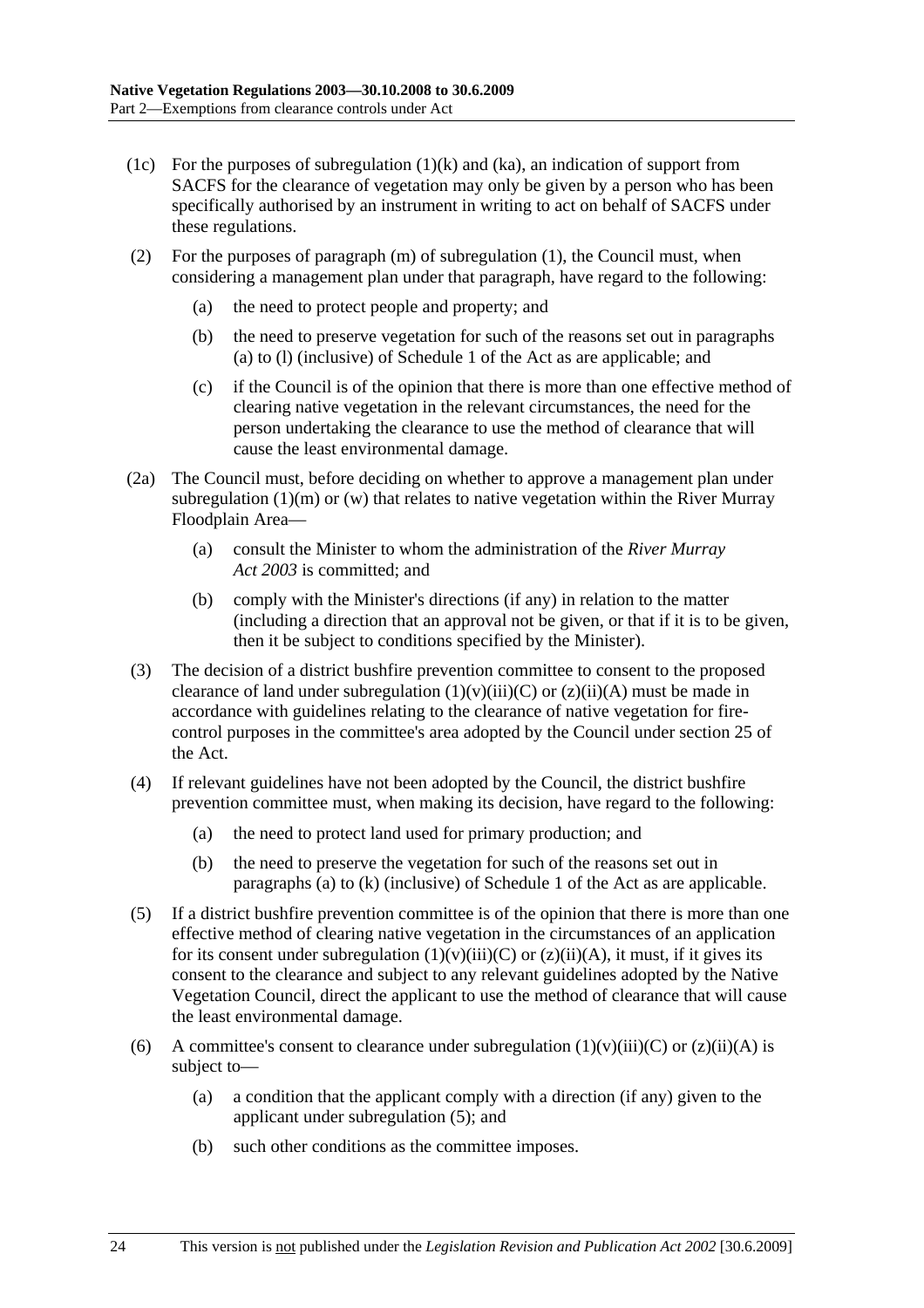- (7) The Council may, by notice in the Gazette, declare that subparagraph (ii) of paragraph (v) of subregulation (1) applies in relation to an area of a mallee scrub community identified in the notice and may, by subsequent notice in the Gazette, vary or revoke such a declaration.
- (7a) To avoid doubt, subregulation (1)(zc), (zd) and (zda) does not apply in relation to mining operations at a private mine.
- (8) A management plan under subregulation (1)(zfa) must make express provision for a review of the operation of the management plan to be conducted from time to time.
- (9) The Council must, in considering whether the requirements of subregulation  $(1)(zfb)(i)$  have been satisfied in a particular case, seek and consider the advice of the regional NRM board for the NRM region where the relevant land is situated.
- (10) The Council may, in determining whether there is a practicable alternative to a particular course of action under consideration under this regulation, take into account the cost of any alternative.
- (11) For the purposes of this regulation (and without limiting any other provision), the Council may—
	- (a) require a person seeking the benefit of this regulation for a particular purpose to provide to the Council such information as the Council may reasonably require to determine the matter;
	- (b) direct that any information to be provided to the Council be in a form determined by the Council (after consulting with any relevant person as the Council thinks fit);
	- (c) direct that a person comply with any other requirement determined by the Council (including a requirement as to the form or content of any plan or other document).

### **6—Restrictions on clearance of native vegetation**

- (1) Native vegetation may not be cleared pursuant to regulation  $5(1)(k)$  if—
	- (a) the vegetation is situated within any of the following areas:
		- (i) sections 13, 135, 136, 224, 225, 227, 228, 229, 230, 285, 368, 492, 512, 530 and D in the Hundred of Waterhouse;
		- (ii) part sections 13, 30, 223 and 225 that are in the Hundred of Waterhouse;
		- (iii) that part of section 214 that is within the township of Robe;
		- (iv) that part of part section 369, Hundred of Waterhouse, that is east of Christine Drive and Lake Road; or
	- (b) the vegetation—
		- (i) consists of a tree (including a dead tree) where the diameter of the trunk of the tree at 300 millimetres from the base of the tree is 600 millimetres or more; and
		- (ii) is situated within the 1956 flood plain of the River Murray, other than where the vegetation is within the area of a city or township.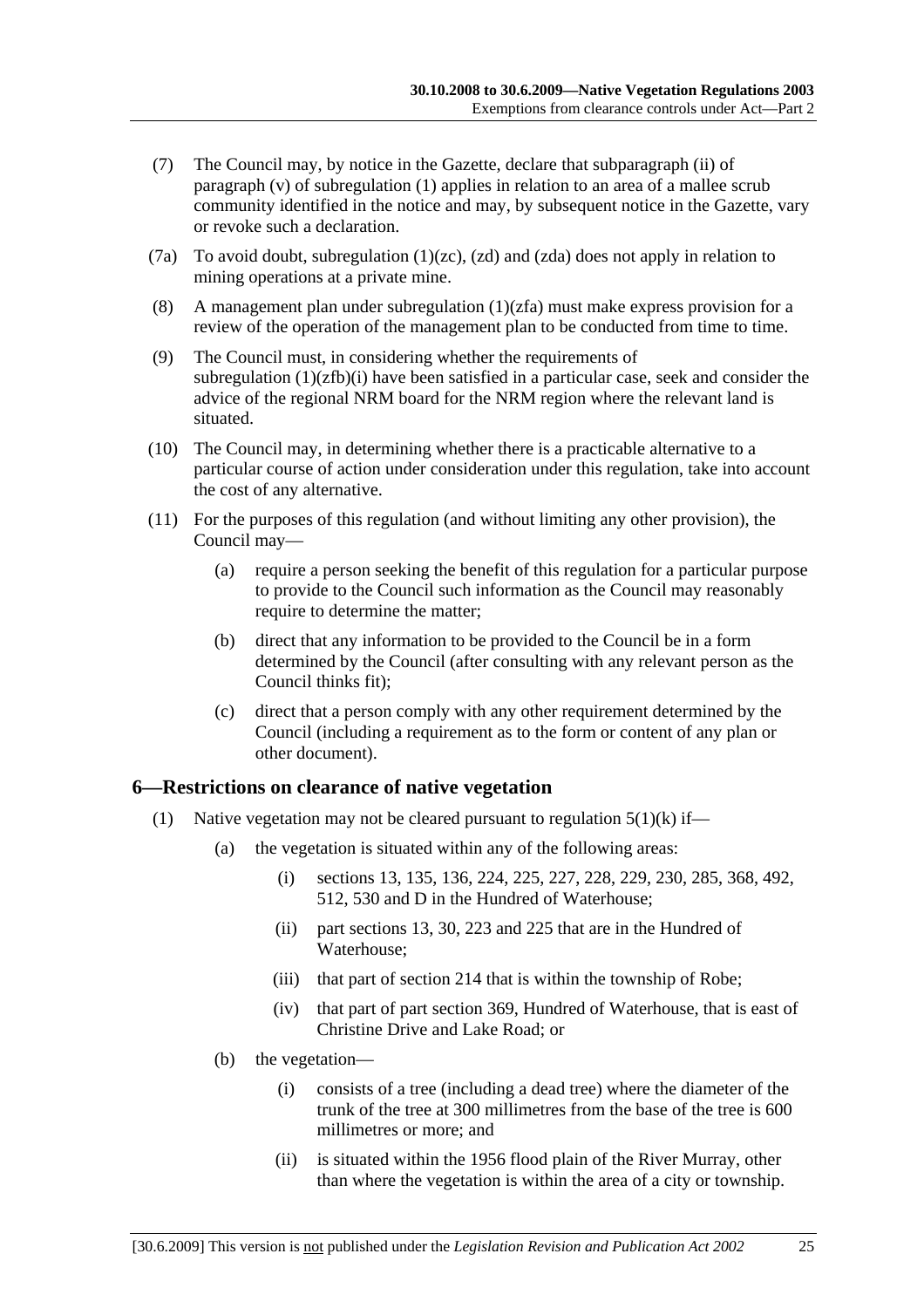- (2) Native vegetation may not be cleared pursuant to regulation  $5(1)(a)$ ,  $(ab)$ ,  $(b)$ ,  $(i)$ ,  $(a)$ ,  $(r), (s), (t), (u), (v)$  or  $(z)$  if—
	- (a) the clearance would be contrary to the requirements of a condition attached to a consent to clearance granted by the Council under the Act or by the Native Vegetation Authority under the repealed Act or of an order of a court under the Act or the repealed Act; or
	- (b) the vegetation was sown or planted in compliance with a condition attached to a consent to clearance granted by the Council under the Act or by the Native Vegetation Authority under the repealed Act or in compliance with an order of a court under the Act or the repealed Act.
- (2a) Native vegetation may not be cleared pursuant to regulation  $5(1)(t)$  or (u) if the vegetation is situated within the River Murray Floodplain Area.
- (3) In this regulation—

*township* has the same meaning as in the *Local Government Act 1999*.

#### **7—Compliance with management plan**

A person must not—

- (a) clear native vegetation in contravention of a management plan under regulation 5; or
- (b) fail to comply with the terms or requirements of regulation 5.

# **Part 3—Application for consent**

### **8—Application for consent**

- (1) For the purposes of section 28(3)(b)(iia) of the Act, the prescribed number of copies is 1.
- (2) For the purposes of section 28(3)(b)(iii) of the Act, the prescribed fee is \$464 plus the fee referred to in subregulation (3).
- (3) The fee payable by an applicant for consent to clear native vegetation for the preparation of the report referred to in section 28(3)(b)(iia) of the Act is the Minister's estimate of the reasonable cost of preparing a report of that kind determined after consultation with the Council.
- (4) The Council may remit payment of, or refund, the whole, or part, of a fee payable or paid in relation to an application (including a fee for a report under section  $28(3)(b)(ii)$  of the Act).
- (5) For the purposes of section 28(5) of the Act, any agency, instrumentality, person or body approved by the Council as an entity that may prepare a report of the relevant kind is specified.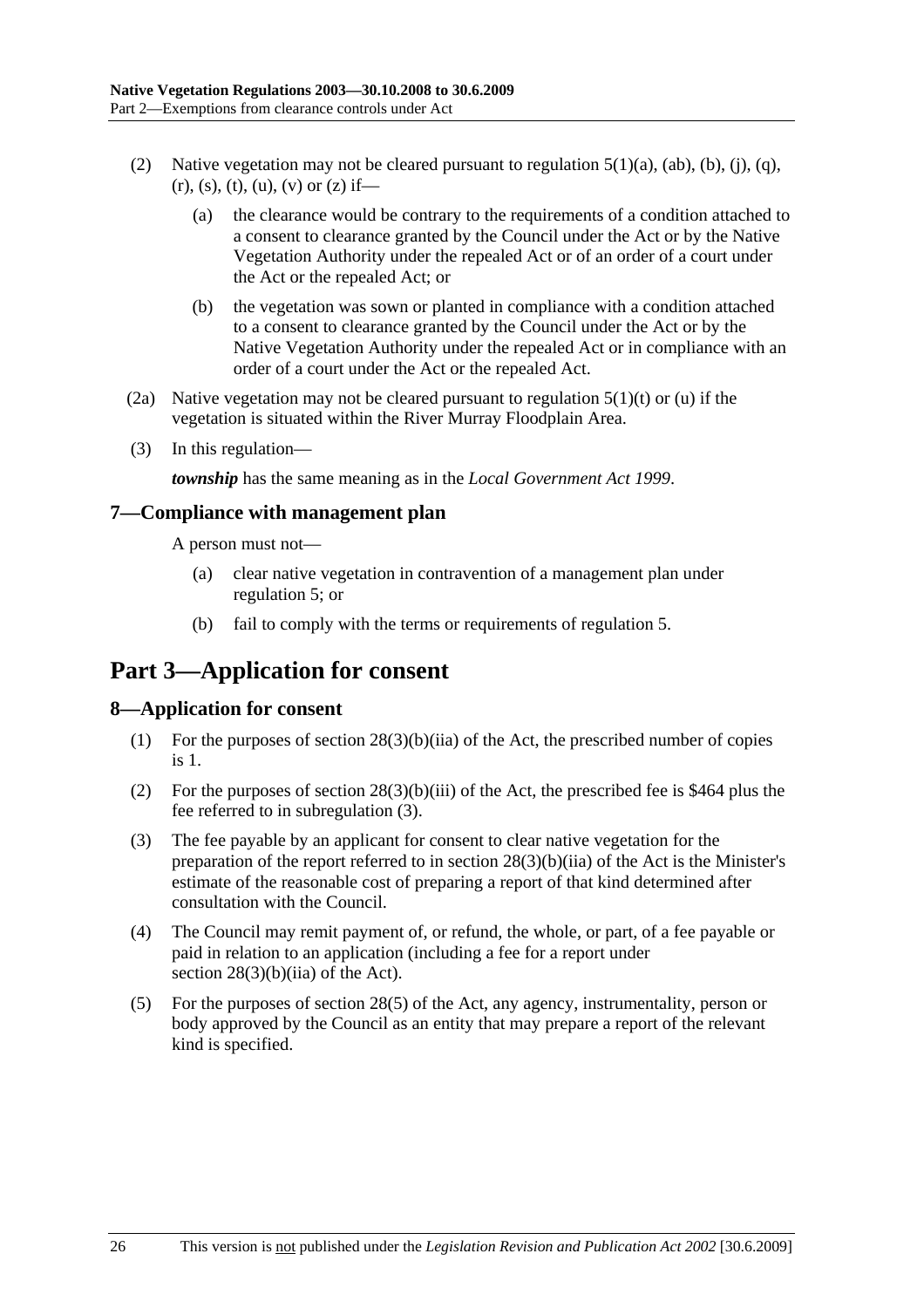## **Part 4—Miscellaneous**

### **9—Definition of native vegetation**

For the purposes of the Act and these regulations—

*native vegetation* includes a dead tree of a species indigenous to South Australia if—

- (a) the diameter of the trunk of the tree at 300 millimetres from the base of the tree is—
	- (i) in the case of a tree located on Kangaroo Island—300 millimetres or more;
	- (ii) in any other case—600 millimetres or more; and
- (b) the tree provides or has the potential to provide, or is a part of a group of trees or other plants (whether alive or dead) that provides, or has the potential to provide, a habitat for animals of a listed threatened species under the *Environment Protection and Biodiversity Conservation Act 1999* of the Commonwealth.

#### **10—Interest**

- (1) Interest accrues from the end of the period referred to in section 31D(4)(a) or 31E(6)(a) of the Act at the prime bank rate for the relevant financial year.
- (2) Interest accrues on unpaid interest at 6 monthly intervals from the end of the period referred to in subregulation (1).
- (3) In this regulation—

*prime bank rate* for a particular financial year means the corporate loan reference rate applied by the Commonwealth Bank of Australia for corporate lending on the first trading day of the Bank in that financial year.

### **11—Prescribed form (section 33C(8) of Act)**

For the purposes of section 33C(8) of the Act, the form set out in Schedule 2 is prescribed.

#### **12—Service of notices**

Notice may be served under the Act on a land owner—

- (a) personally; or
- (b) by posting it to the land owner at the address of the land owner last known to the person or body serving the notice.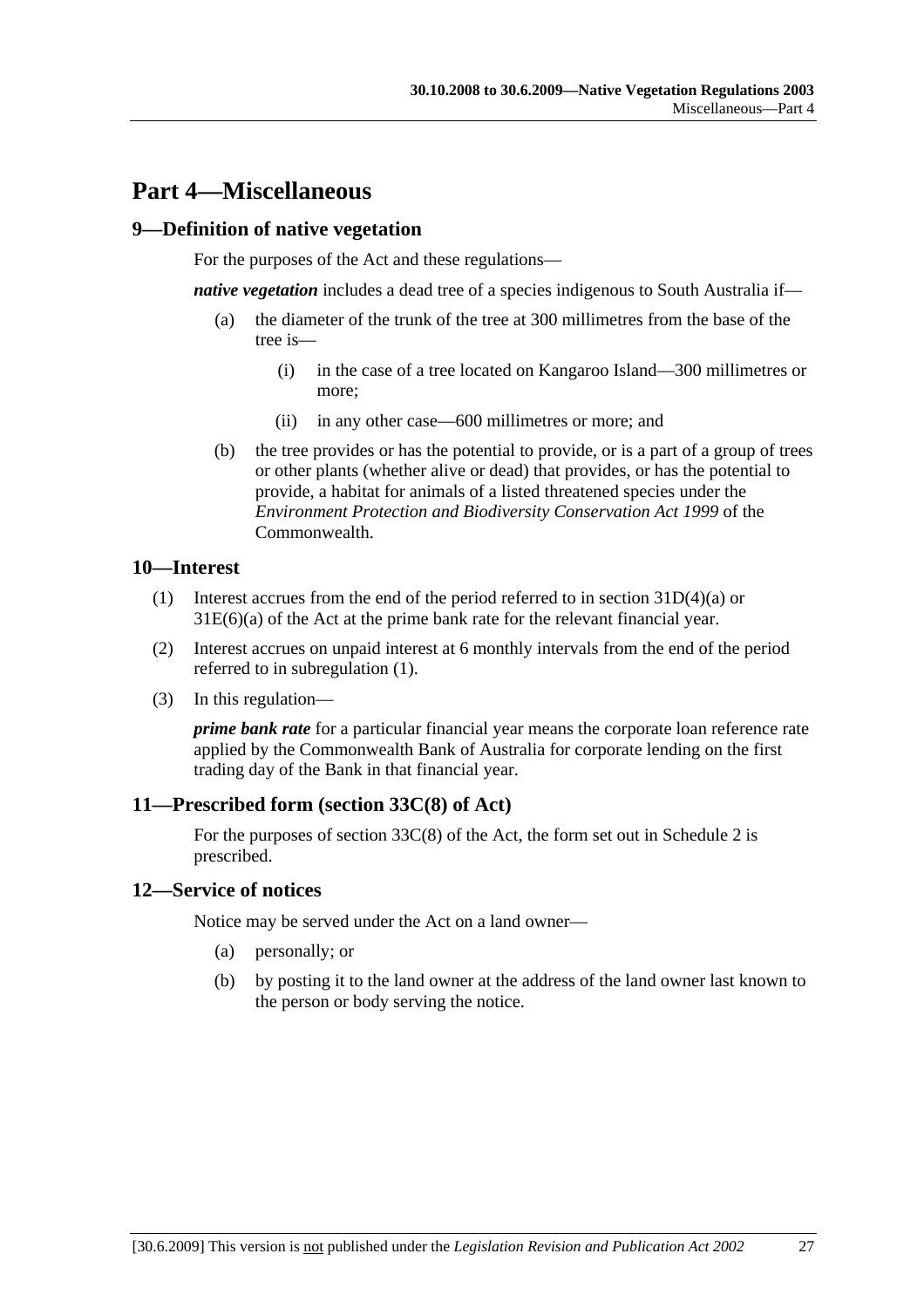## **13—The Fund**

- (1) Money standing to the credit of the Fund on account of a payment into the Fund under Part 2 of these regulations must, as far as practicable, be used—
	- (a) to establish or regenerate native vegetation on land that is within the same region of the State as the land that is to be cleared by virtue of the exemption under that Part and that has been selected by the Council for that purpose after having regard to the Regional Biodiversity Plan or Plans (if any) approved by the Minister that apply within that region; and
	- (b) to preserve and maintain that vegetation once established or reinstated.
- (2) Other money standing to the credit of the Fund may be used or made available for any costs associated with research, promotional activities, investigations or other activities that, in the opinion of the Minister, will further the objects of the Act.

# **Schedule 1—Specified species of vegetation for the purposes of regulation 5(1)**

River red gum *Eucalyptus camaldulensis*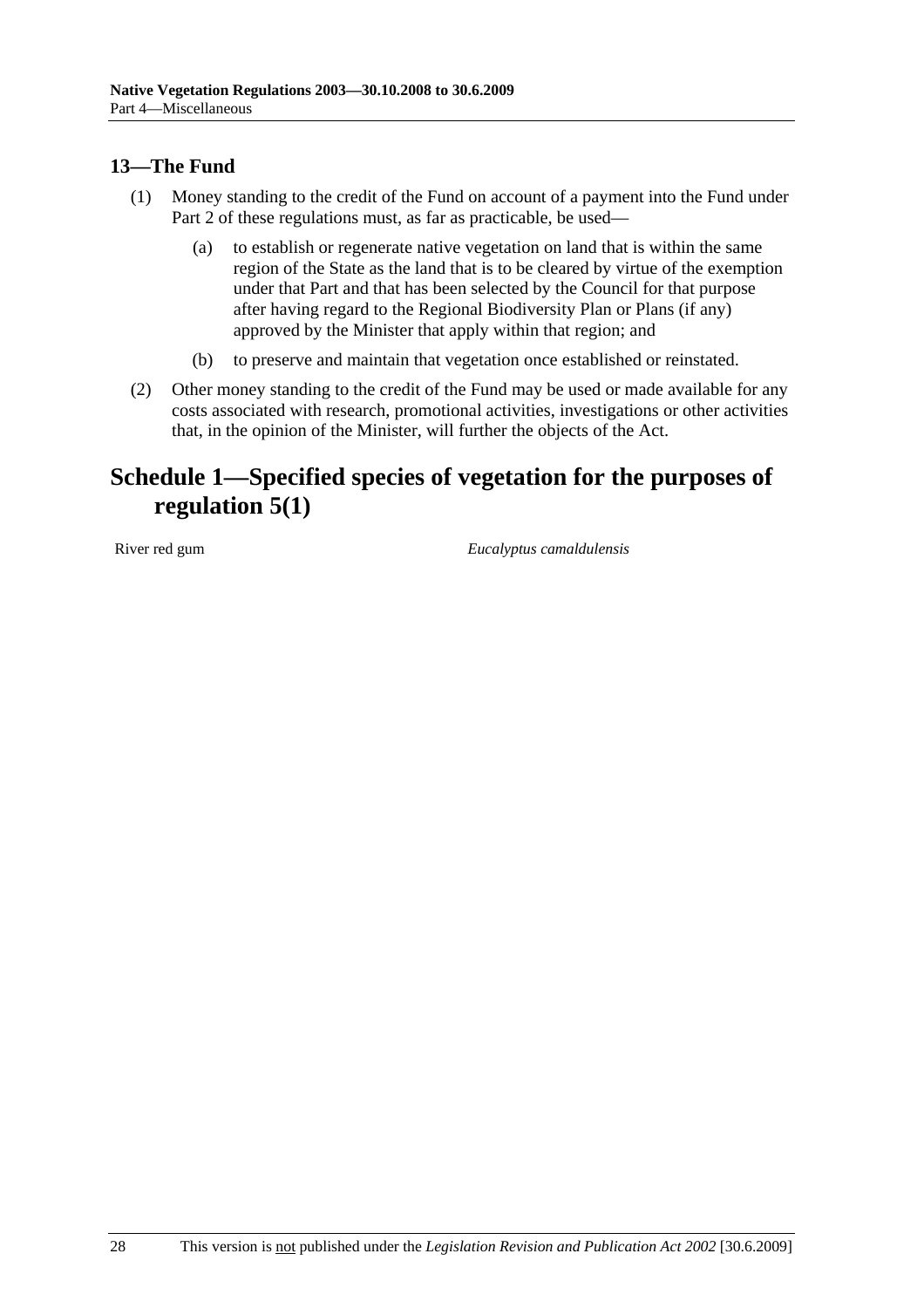## **Schedule 2—Notice under section 33C(8) of Act**

Native Vegetation Act 1991

#### Notice of information relating to a warrant

- Section 33C of the Native Vegetation Act 1991 provides for the issuing and execution of NOTE: a warrant in various cases. A warrant has been issued under the Act and the following information is provided in relation to this matter:
- The name of authorised officer executing the warrant is: 1.

This person is an authorised officer under the Native Vegetation Act 1991.

- This warrant was issued by the following magistrate: 2.
- This warrant was issued on 3.

 $a.m./p.m.$ ät

The warrant authorises the following course of action: 4.

A warrant expires at the expiration of 1 month from the date of its issue.

A person may be guilty of an offence if he or she fails to comply with a requirement under the Act or hinders an authorised officer in the lawful exercise of a power under the Act. The maximum penalty for an offence is \$5 000. (A person is not required to answer any question if to do so might incriminate the person or make the person liable to a criminal penalty.)

(Authorised officer executing warrant)

(Date)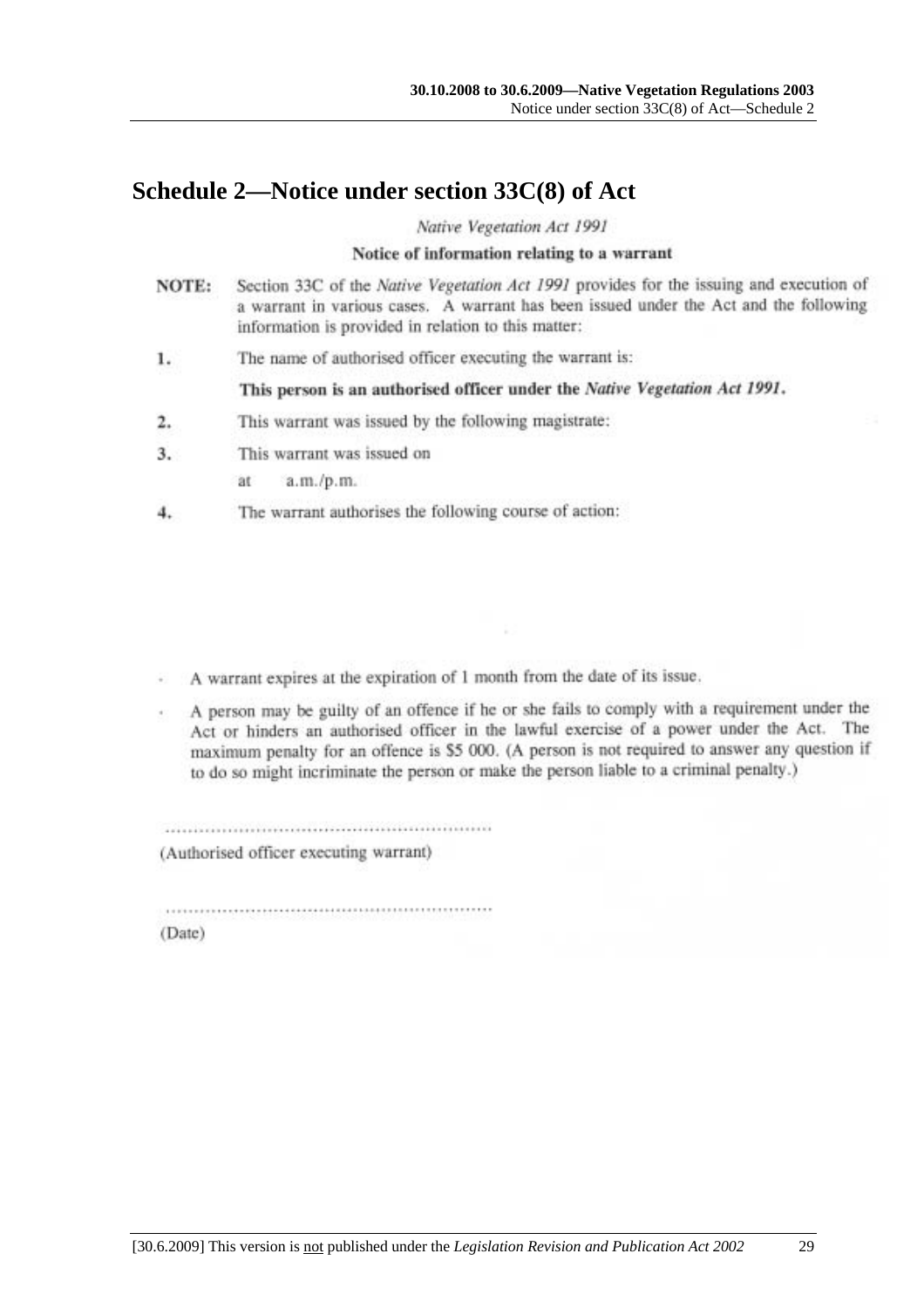# **Legislative history**

### **Notes**

- Variations of this version that are uncommenced are not incorporated into the text.
- Please note—References in the legislation to other legislation or instruments or to titles of bodies or offices are not automatically updated as part of the program for the revision and publication of legislation and therefore may be obsolete.
- Earlier versions of these regulations (historical versions) are listed at the end of the legislative history.
- For further information relating to the Act and subordinate legislation made under the Act see the Index of South Australian Statutes or www.legislation.sa.gov.au.

## **Legislation revoked by principal regulations**

The *Native Vegetation Regulations 2003* revoked the following:

*Native Vegetation Regulations 1991*

### **Principal regulations and variations**

New entries appear in bold.

| Year No  |     | Reference                | Commencement              |
|----------|-----|--------------------------|---------------------------|
| 2003     | 173 | Gazette 21.8.2003 p3282  | $25.8.2003$ : r 2         |
| 2003     | 227 | Gazette 13.11.2003 p4055 | $13.11.2003$ : r 2        |
| 2003 234 |     | Gazette 20.11.2003 p4239 | $24.11.2003$ : r 2        |
| 2005     | 60  | Gazette 26.5.2005 p1416  | $1.7.2005$ : r 2          |
| 2005 154 |     | Gazette 30.6.2005 p2239  | Pt 6 (r 11)—1.7.2005: r 2 |
| 2006 25  |     | Gazette 9.2.2006 p523    | $9.2.2006$ : r 2          |
| 2006     | 86  | Gazette 15.6.2006 p1717  | $1.7.2006$ : r 2          |
| 2007     | 26  | Gazette 29.3.2007 p949   | 29.3.2007: r2             |
| 2007     | 163 | Gazette 7.6.2007 p2572   | $1.7.2007$ : r 2          |
| 2008     | 124 | Gazette 5.6.2008 p2113   | $1.7.2008$ : r 2          |
| 2008 279 |     | Gazette 30.10.2008 p5009 | 30.10.2008: r 2           |
| 2009     | 130 | Gazette 4.6.2009 p2591   | $1.7.2009$ : r 2          |

## **Provisions varied**

New entries appear in bold.

Entries that relate to provisions that have been deleted appear in italics.

| Provision      | How varied                                                                | Commencement |
|----------------|---------------------------------------------------------------------------|--------------|
| Pt1            |                                                                           |              |
| r <sub>2</sub> | omitted under the Legislation Revision and<br><b>Publication Act 2002</b> | 24.11.2003   |
|                |                                                                           |              |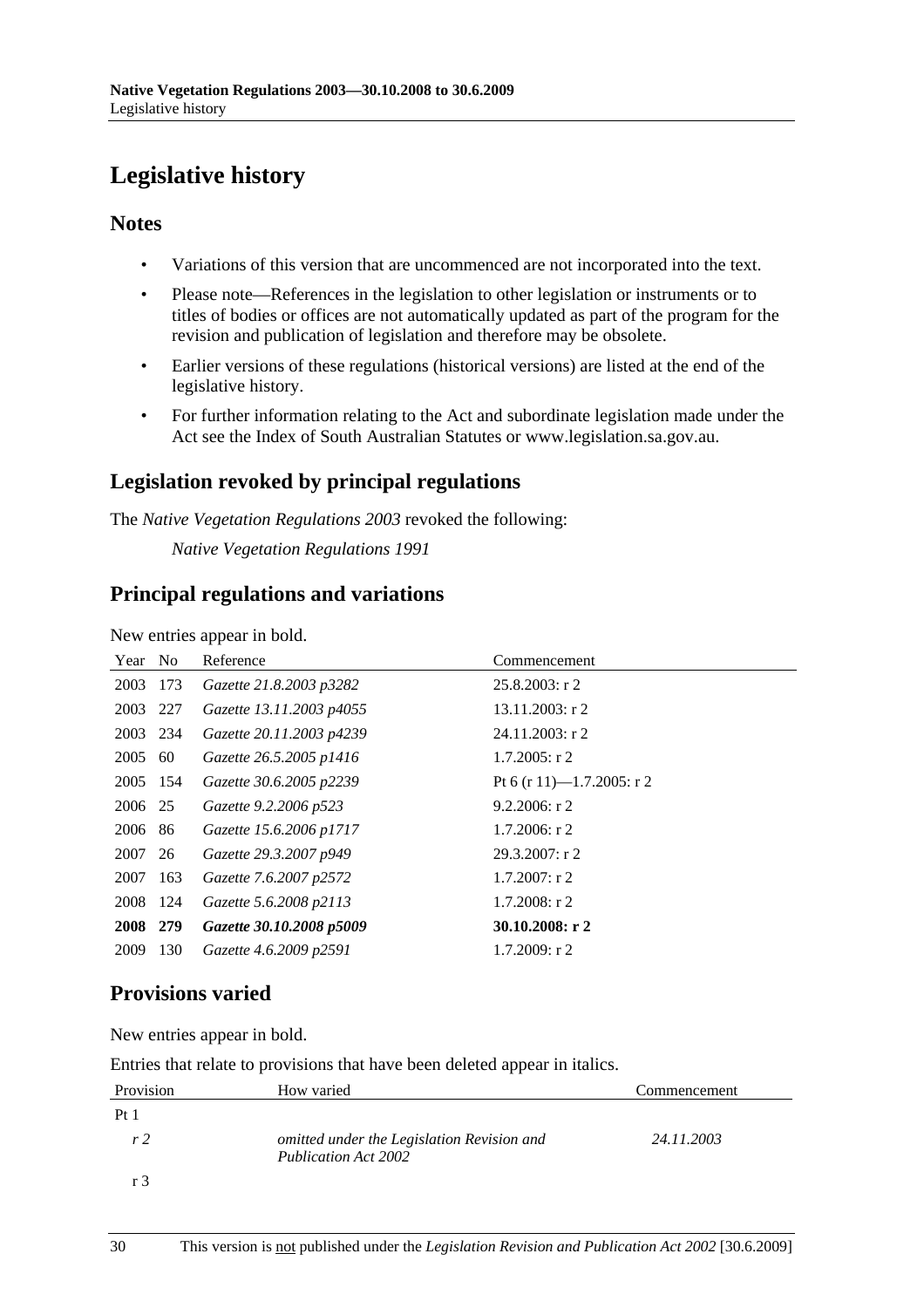| C.F.S.                          | deleted by $25/2006$ r $4(1)$                                             | 9.2.2006   |
|---------------------------------|---------------------------------------------------------------------------|------------|
| country                         | varied by 25/2006 r 4(2)                                                  | 9.2.2006   |
| <b>Mining Act</b>               | inserted by 279/2008 r 4                                                  | 30.10.2008 |
| River Murray<br>Floodplain Area | inserted by 234/2003 r 4                                                  | 24.11.2003 |
| <b>SACFS</b>                    | inserted by $25/2006$ r 4(3)                                              | 9.2.2006   |
| Pt 2                            |                                                                           |            |
| r <sub>5</sub>                  |                                                                           |            |
| r 5(1)                          | varied by 227/2003 r 4                                                    | 13.11.2003 |
|                                 | varied by 154/2005 r 11(1) and (2)                                        | 1.7.2005   |
|                                 | varied by 25/2006 r 5(1)–(23)                                             | 9.2.2006   |
|                                 | varied by 26/2007 r 4                                                     | 29.3.2007  |
|                                 | varied by 279/2008 r 5(1)-(4)                                             | 30.10.2008 |
| r $5(1a)$ — $(1c)$              | inserted by $25/2006$ r $5(24)$                                           | 9.2.2006   |
| r 5(2)                          | varied by 234/2003 r 5(1)                                                 | 24.11.2003 |
| r 5(2a)                         | inserted by 234/2003 r $5(2)$                                             | 24.11.2003 |
| r 5(7a)                         | inserted by 279/2008 r 5(5)                                               | 30.10.2008 |
| r $5(8)$ — $(11)$               | inserted by 25/2006 r 5(25)                                               | 9.2.2006   |
| r <sub>6</sub>                  |                                                                           |            |
| r(6(2))                         | varied by 26/2007 r 5                                                     | 29.3.2007  |
| r 6(2a)                         | inserted by 234/2003 r 6                                                  | 24.11.2003 |
| Pt <sub>3</sub>                 |                                                                           |            |
| r 8                             |                                                                           |            |
| r 8(2)                          | varied by 60/2005 r 4                                                     | 1.7.2005   |
|                                 | varied by 86/2006 r 4                                                     | 1.7.2006   |
|                                 | varied by 163/2007 r 4                                                    | 1.7.2007   |
|                                 | varied by 124/2008 r 4                                                    | 1.7.2008   |
| Pt 4                            |                                                                           |            |
| r 9                             |                                                                           |            |
| native vegetation               | varied by 25/2006 r 6                                                     | 9.2.2006   |
| r 13                            |                                                                           |            |
| r 13(1)                         | r 13 redesignated as $r$ 13(1) by 25/2006 r 7                             | 9.2.2006   |
| r 13(2)                         | inserted by 25/2006 r 7                                                   | 9.2.2006   |
| r14                             | omitted under the Legislation Revision and<br><b>Publication Act 2002</b> | 24.11.2003 |

### **Historical versions**

24.11.2003 1.7.2005 9.2.2006 1.7.2006 29.3.2007 1.7.2007